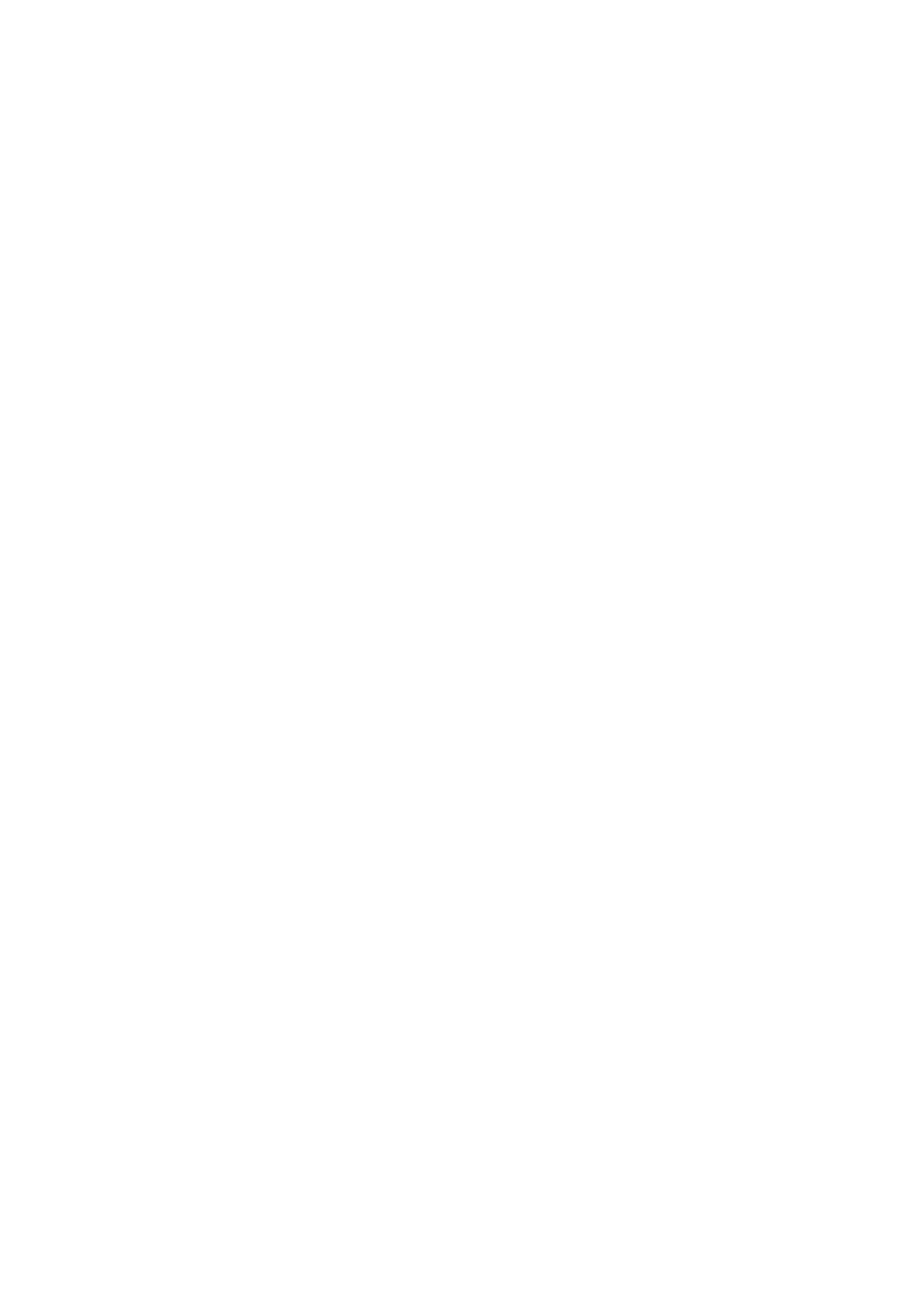## **EUROPEAN UNIVERSITY INSTITUTE DEPARTMENT OF ECONOMICS**

*Labor-Market Volatility in the Search-and-Matching Model: The Role of Investment-Specific Technology Shocks* 

**RENATO FACCINI**

**and**

**SALVADOR ORTIGUEIRA**

EUI Working Paper **ECO** 2008/39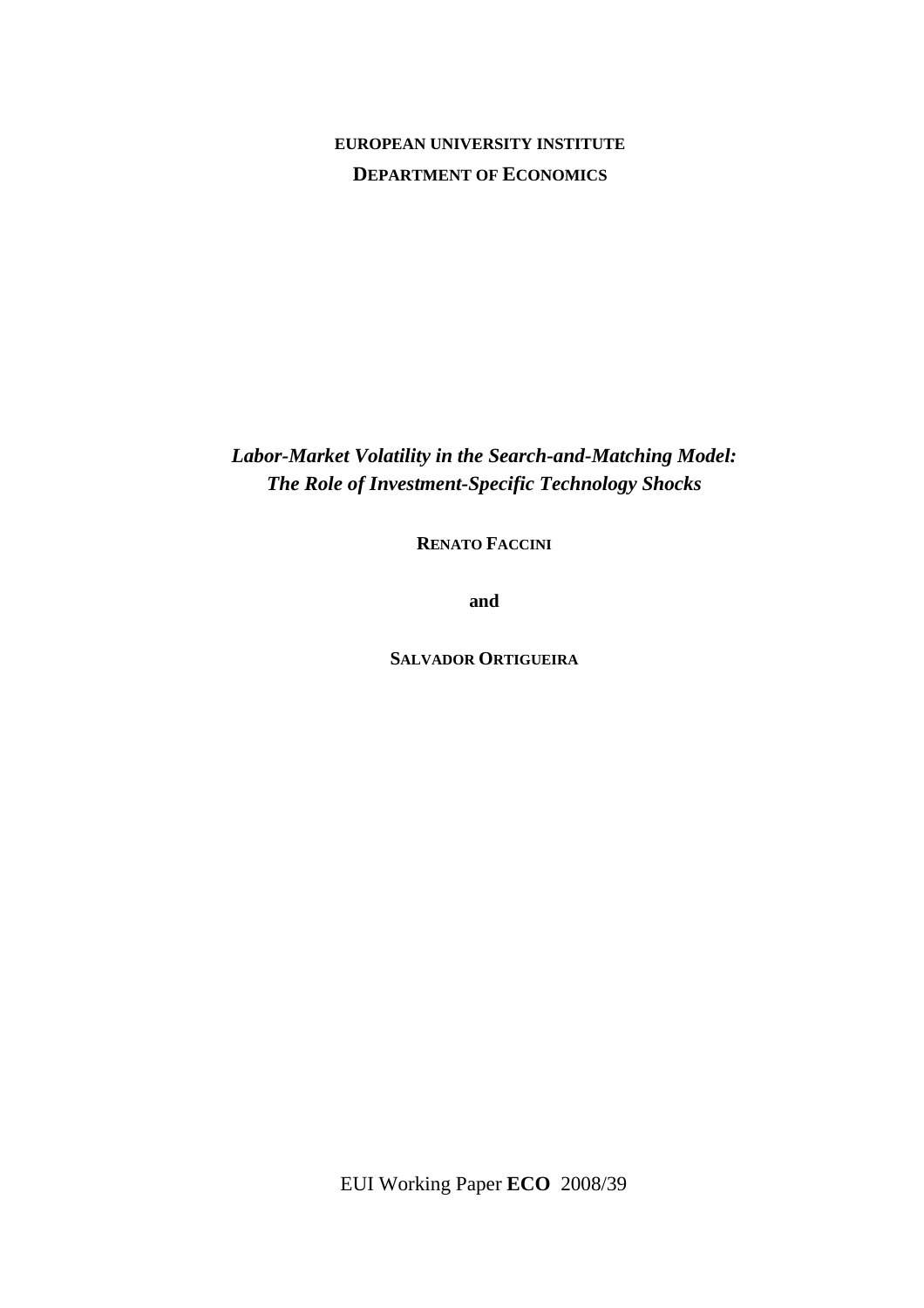This text may be downloaded for personal research purposes only. Any additional reproduction for other purposes, whether in hard copy or electronically, requires the consent of the author(s), editor(s). If cited or quoted, reference should be made to the full name of the author(s), editor(s), the title, the working paper or other series, the year, and the publisher.

The author(s)/editor(s) should inform the Economics Department of the EUI if the paper is to be published elsewhere, and should also assume responsibility for any consequent obligation(s).

ISSN 1725-6704

© 2008 Renato Faccini and Salvador Ortigueira

Printed in Italy European University Institute Badia Fiesolana I – 50014 San Domenico di Fiesole (FI) Italy

> http://www.eui.eu/ http://cadmus.eui.eu/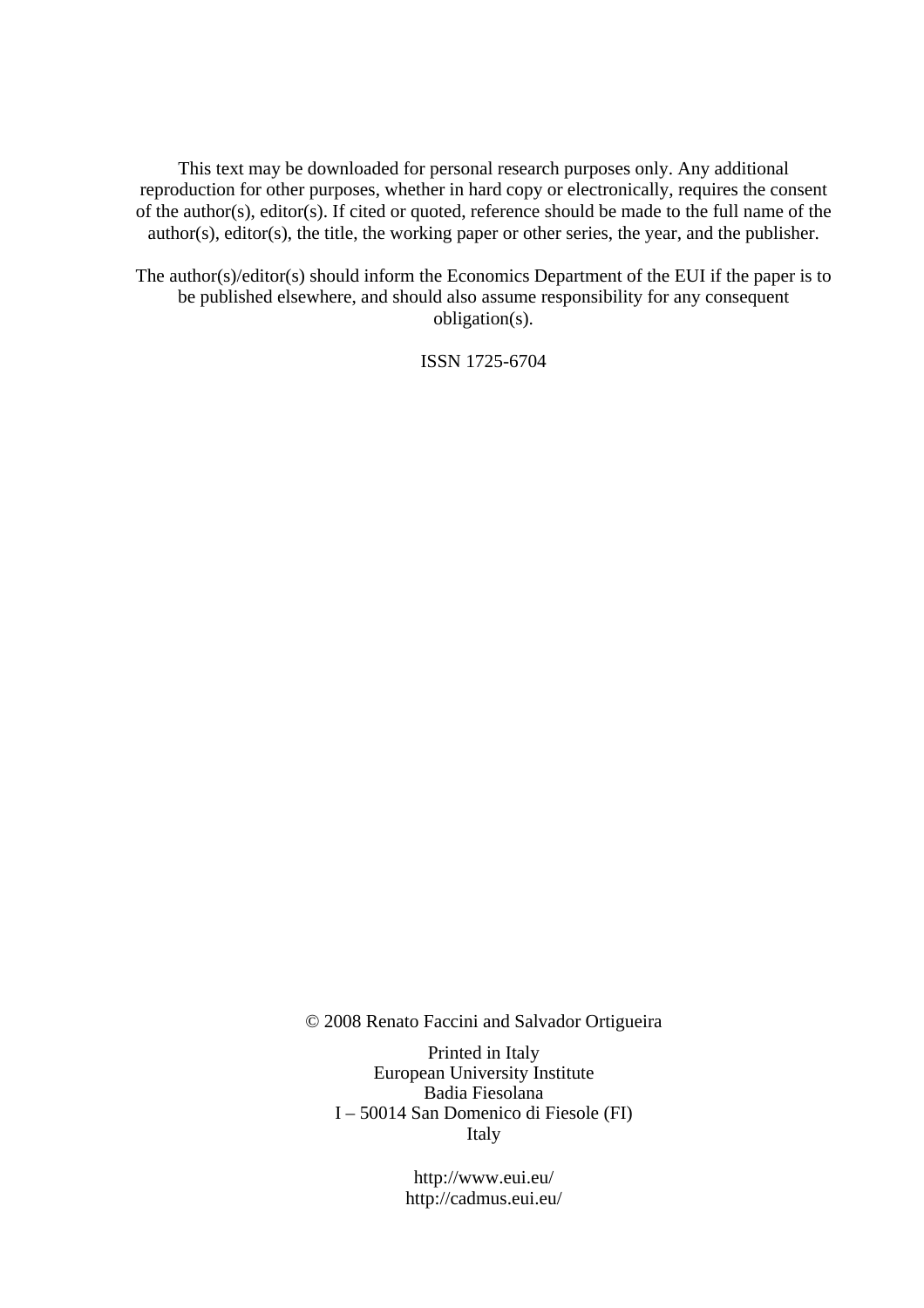## Labor-Market Volatility in the Search-and-Matching Model: The Role of Investment-Specific Technology Shocks

Renato Faccini<sup>∗</sup> Bank of England

Salvador Ortigueira† European University Institute

November 20, 2008

#### Abstract

Shocks to investment-specific technology have been identified as a main source of U.S. aggregate output volatility. In this paper we assess the contribution of these shocks to the volatility of labor market variables, namely, unemployment, vacancies, tightness and the jobfinding rate. Thus, our paper contributes to a recent body of literature assessing the ability of the search-and-matching model to account for the large volatility observed in labor market variables. To this aim, we solve a neoclassical economy with search and matching in the labor market, where neutral and investment-specific technologies are subject to shocks. The three key features of our model economy are:  $i$ ) Firms are large, in the sense that they employ many workers.  $ii)$  Adjusting capital and labor is costly.  $iii)$  Wages are the outcome of an intra-firm Nash-bargaining problem between the firm and its workers. In our calibrated economy, we find that shocks to investment-specific technology explain 40 percent of the observed volatility in U.S. labor productivity. Moreover, these shocks generate relative volatilities in vacancies and the workers' job finding rate which match those observed in U.S. data. Relative volatilities in unemployment and labor market tightness are 55 and 75 percent of their empirical values, respectively.

Keywords: Business Cycles; Labor Market Fluctuations; Investment-Specific Technical Change; Search and Matching; Adjustment Costs; Wage Bargaining.

JEL Classification Numbers: E22; E24; E32; J41; J64; O33.

<sup>∗</sup>Address: Threadneedle Street, London EC2R 8AH. Email: Renato.Faccini@bankofengland.co.uk. The views expressed in this paper are those of the authors and not necessarily those of the Bank of England.

<sup>†</sup>Corresponding author. Address: Economics Department, Via della Piazzuola 43, 50133 Florence, Italy. Email: Salvador.Ortigueira@eui.eu.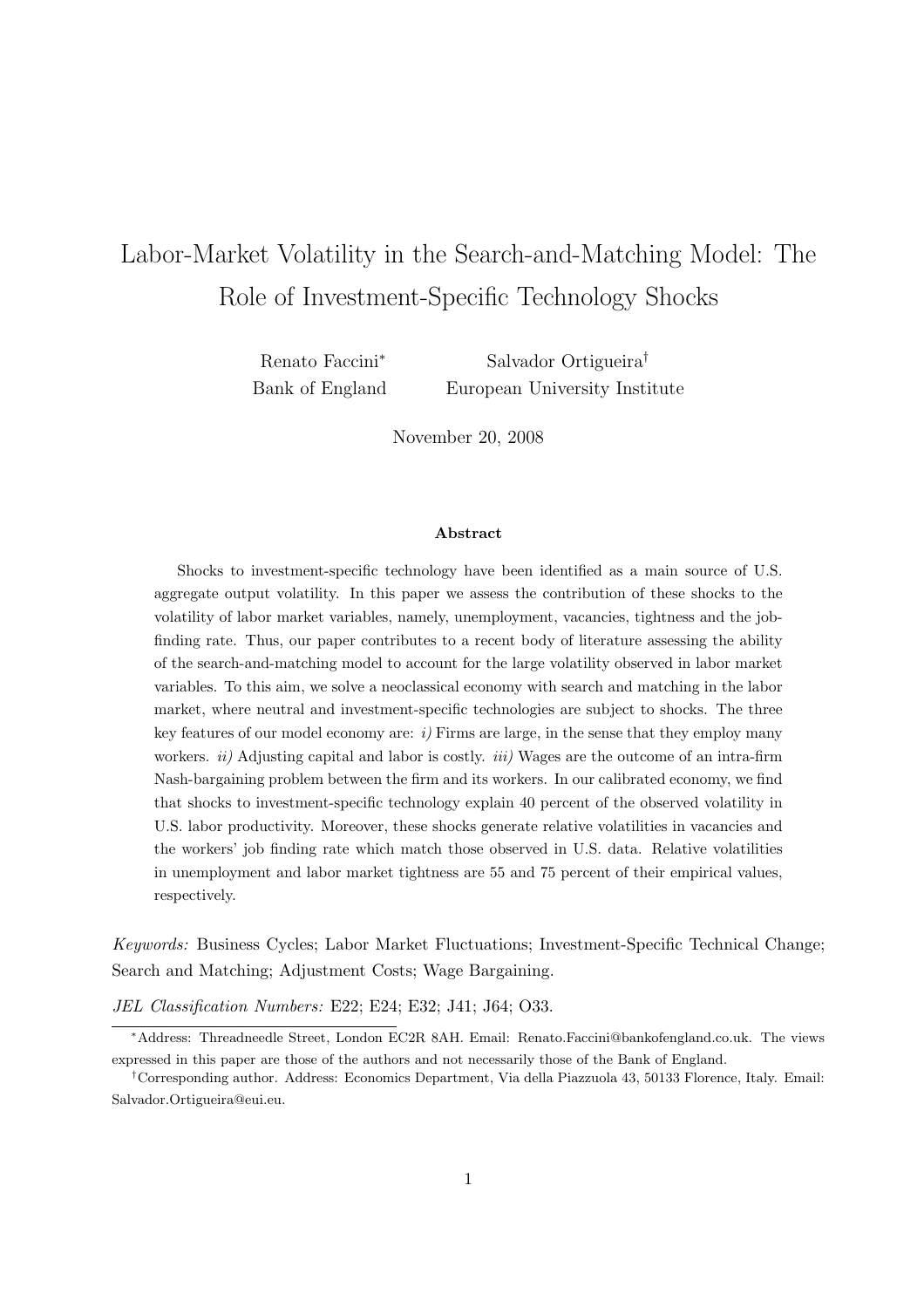## 1 Introduction

In the last few years, a large and active literature has emerged around the unemployment volatility puzzle. More precisely, this literature assesses the extent to which the search-andmatching model with Nash wage bargaining can account for the following three observations: 1) large fluctuations in labor market variables relative to the fluctuations of labor productivity; 2) low sensitivity of unemployment with respect to unemployment benefits, and 3) a high correlation between wages and productivity in new matches.

Shimer (2005) and Costain and Reiter (2008) have shown that the textbook version of the Mortensen-Pissarides model is unable to generate the observed relative fluctuations in labor market variables in response to shocks to labor productivity. The failure of the model is to be found in the surplus' sharing rule implied by Nash bargaining. That is, wages absorb most of the increases in labor productivity, thus reducing the procyclicality of the firm's share of the surplus and so the incentive for vacancy creation. Costain and Reiter (2008) and Hagedorn and Manovskii (2008) note that a different calibration of the model can generate large fluctuations in labor market variables. Indeed, with high, acyclical non-market returns to workers and low workers' bargaining power, wages become relatively rigid and the firm's share of surplus more procyclical, restoring the firm's incentives to create vacancies. However, as pointed out by Costain and Reiter (2008) and by Pissarides (2008), this calibration strategy implies a counterfactually high sensitivity of unemployment to non-market returns. A different line of research has advocated for the replacement of continuous Nash wage bargaining by some stickier sharing rule. Gertler and Trigari (2007), among others, propose wage stickiness à la Calvo. Hall (2005) argues in favor of efficient wage stickiness where wages do not react, or only partially, to high-frequency changes in labor productivity.<sup>1</sup> Objections to models with sticky wages have been raised by Pissarides (2008) and Haefke, Sonntag and van Rens (2008) by arguing that they fail to generate the high correlation between wages and productivity observed in new matches.

In this paper, we retain the assumption of continuous Nash renegotiation of wages and contribute to this literature by endogenizing labor productivity to the firm's investment and hiring policy. With this aim, we remove the assumption of employer-worker pairs producing without capital and assume instead the standard neoclassical firm that employs many workers and owns capital.<sup>2</sup> We then explore the ability of the model to amplify the volatility of labor market variables after shocks to both neutral and investment-specific technology. We model this latter type of technology as in Greenwood, Hercowitz and Krusell (1997, 2000) which allows us to calibrate

 $1$ Different sources of wage rigidity in the search-and-matching model have been studied e.g. by Hall and Milgrom (2008), Kennan (2006), Menzio (2005), Moen and Rosen (2006) and Rudanko (2008).

<sup>2</sup>For early work on the search-and-matching model with large firms see Andolfato (1996) and Merz (1995).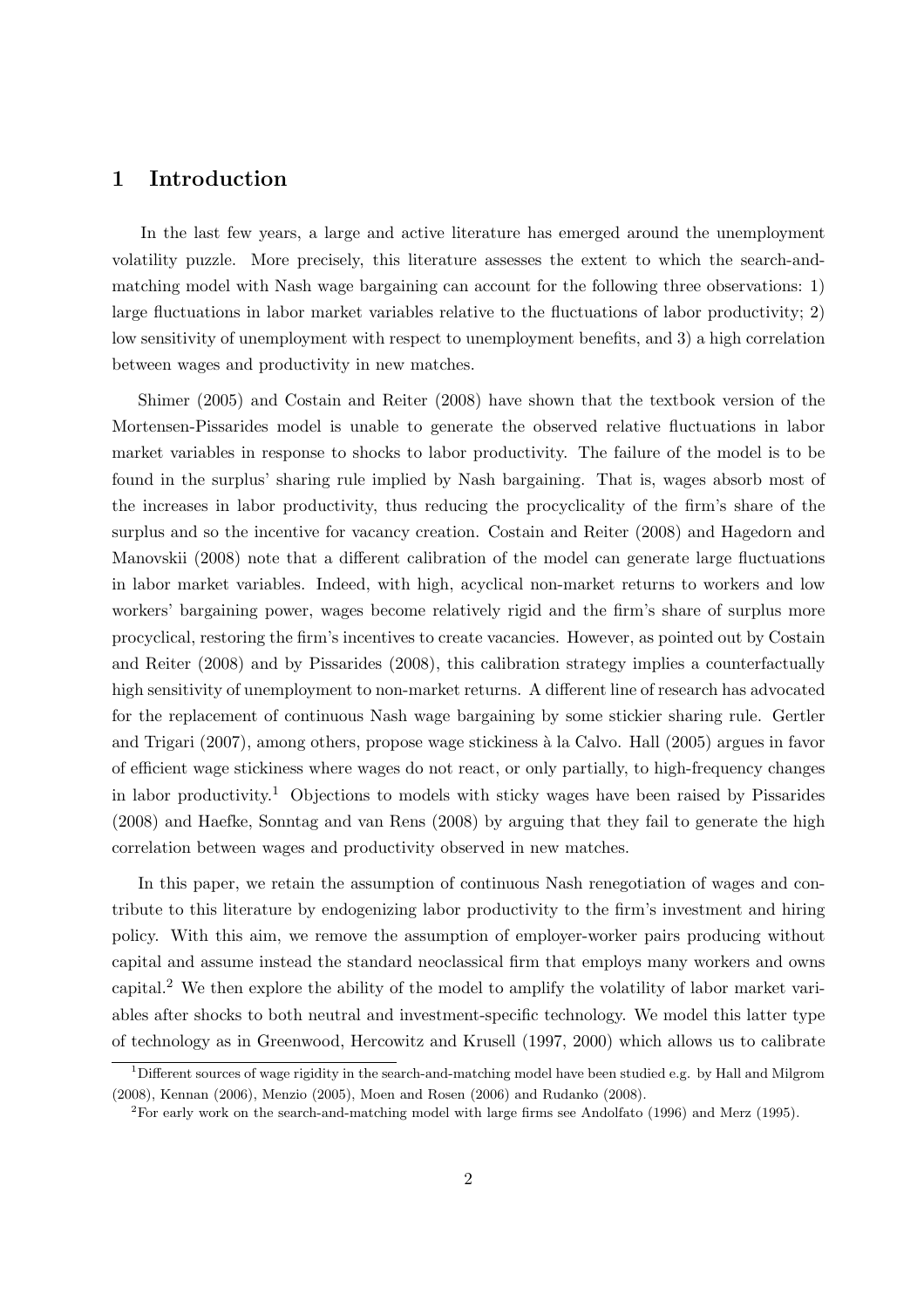investment-specific technology shocks using the cyclical component of the relative price of new capital goods. In our model economy, job separations within the firm occur exogenously and capital depreciates at a constant rate. To hire workers the firm must open vacancies and then negotiate wages for new and continuing workers. Adjusting the level of capital and employment is costly and these costs are jointly determined by investment and hiring rates. An important consequence of the large firm assumption is the so-called intra-firm bargaining, that is, the fact that the firm anticipates the wage effects of its hiring and investment policy.<sup>3</sup> By virtue of intra-firm bargaining, the wage function in our model becomes increasing in the level of neutral technology and decreasing in investment-specific technology.

In our calibrated economy, shocks to investment-specific technology account for 40 percent of the observed volatility in U.S. labor productivity. Moreover, these shocks generate relative volatilities in vacancies and the workers' job finding rate which match those observed in U.S. data. Relative volatilities in unemployment and labor market tightness are 55 and 75 percent of their empirical values, respectively. In other words, from this quantitative exercise we conclude that 40% of the volatility in labor productivity explains 22% of the observed volatility in unemployment, 40% of the volatility in vacancies, 30% of the volatility in tightness and 40% of the volatility in the job finding rate. These numbers are about one order of magnitude higher than those obtained by Shimer (2005) within the textbook version of the Mortensen-Pissarides model.

The mechanism for amplification in our economy works through the costly adjustment of capital and labor and its effect on the intra-firm bargained wage. There are two main forces shaping the response of vacancies to investment-specific technology shocks. In the first place, the firm needs to spread out the convex adjustment costs over time, which creates a tension between investment and hiring leading to a contraction in hiring. The second force comes from the compressing effect of these shocks on wages, which increases the procyclicality of the firm's share of the surplus with respect to these shocks and leads to an increase in hiring. We will elaborate further on this in the main text of this paper.

The increased volatility in labor market variables in our model economy is not at the cost of a counterfactually high sensitivity of unemployment to unemployment benefits. Since we calibrate the model to match a replacement rate of 45 percent, non-market returns are low compared to returns from employment. In our benchmark economy, the semi-elasticity of unemployment with respect to benefits is slightly above one, which is in the lower bound of estimated values. On the other hand, the correlation between wages and labor productivity in our economy with investment-specific technology shocks is 0.9, a value which is in line with the correlation estimated

<sup>3</sup>See Stole and Zwiebel (1996a, 1996b) for a general discussion of intra-firm bargaining. For studies of intra-firm bargaining within the search-and-matching model see, e.g., Cahuc and Wasmer (2001), Krause and Lubik (2007) and Rotemberg (2006).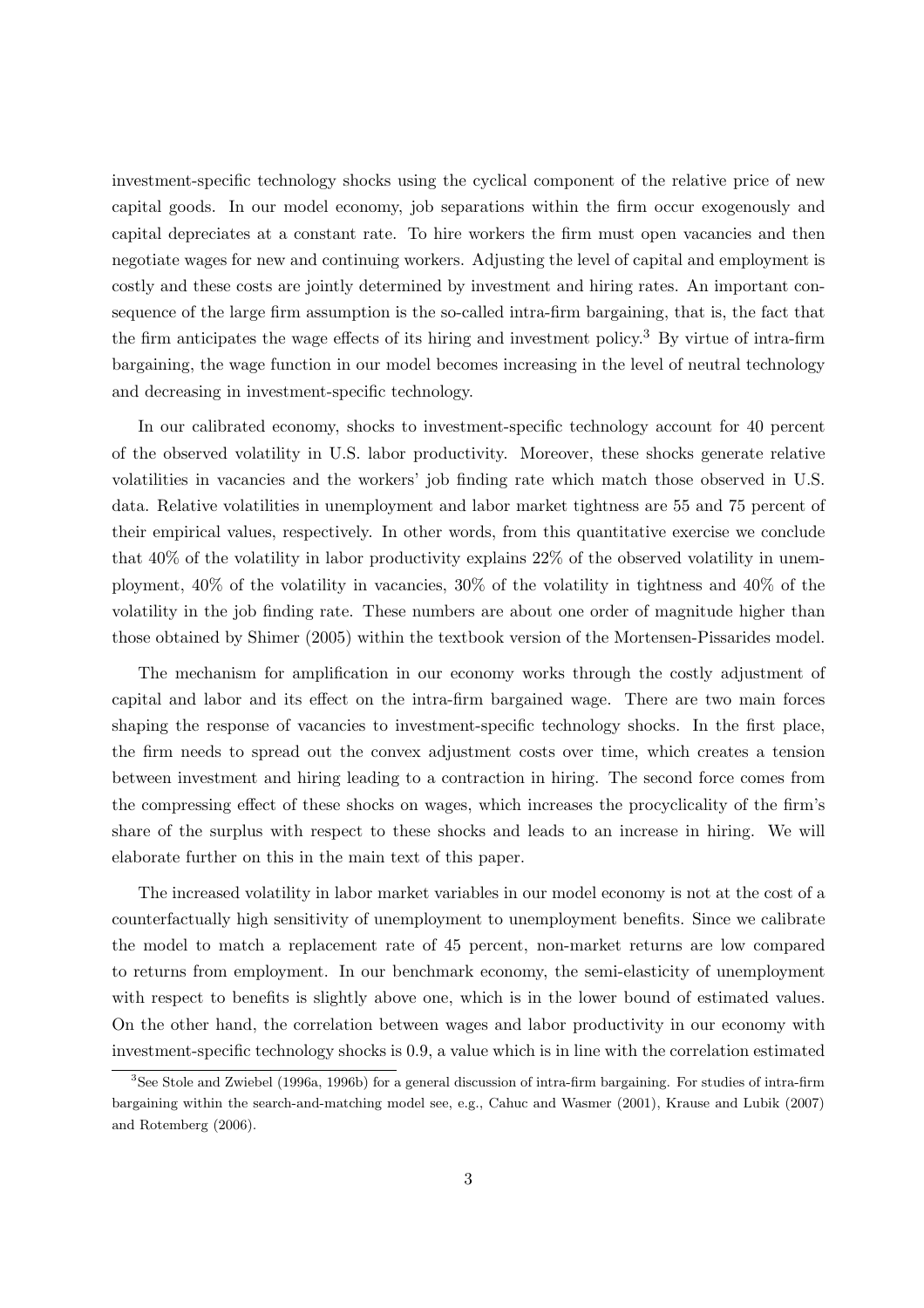in new matches.

The way we introduce investment-specific technological change in our model economy closely follows the original idea of technology embedded in new investment goods, which the firm can acquire by devoting resources to investment. As in Greenwood, Hercowitz and Krusell (1997, 2000), we allow the firm to continuously invest in new capital, in contrast to the Schumpeterian view where only newly created firms have access to new technologies, with all its implications in terms of employment reallocation. In this regard, the mechanism we explore in this paper to generate volatility in labor market variables after shocks to investment-specific technology is different from the ones put forward recently by Reiter (2008), Hornstein, Krusell and Violante (2007) and Michelacci and Lopez-Salido (2007). Reiter (2008) abstracts from capital and retains the assumption of employer-worker pairs. This author models embodied technical change by assuming that the exogenous process for labor productivity has a permanent match-specific component. Hornstein, Krusell and Violante (2007) introduce capital into the employer-worker pair but assume that firms in an existing match can never adjust their capital stock in response to a change in the environment. In these two works, amplification in unemployment and vacancies is at the cost of an excessive volatility in wages. Michelacci and Lopez-Salido (2007) are interested on the effects of neutral and investment-specific technical change on job flows, especially on job destruction. They assume that while newly created jobs embody the most advanced technologies, existing jobs fail to upgrade their capital. They find that advances in investment-specific technology reduce job destruction.<sup>4</sup>

Finally, the work of Elsby and Michaels (2008) and Yashiv (2008) also use the assumption of large firms, but they abstract from capital and from investment-specific technology. These authors study labor market volatility by introducing idiosyncratic labor productivity shocks.

The remainder of the paper is organized as follows. In Section 2 we lay out our search-andmatching model with large firms, we define the search equilibrium and derive the wage function for the parameterized economy. In Section 3 we carry out our quantitative analysis and assess the amplification of unemployment, vacancies, tightness and the job finding rate after shocks to neutral and investment-specific technology. This Section also addresses the sensitivity of unemployment to unemployment benefits and Section 4 concludes.

<sup>4</sup>Other papers with investment-specific technology shocks are Silva and Toledo (2007) and De Bock (2007). These authors assume that the output produced by a job within the firm is independent of the number of workers in the firm. Their setting does not generate amplification in labor market variables in response to investment-specific shocks.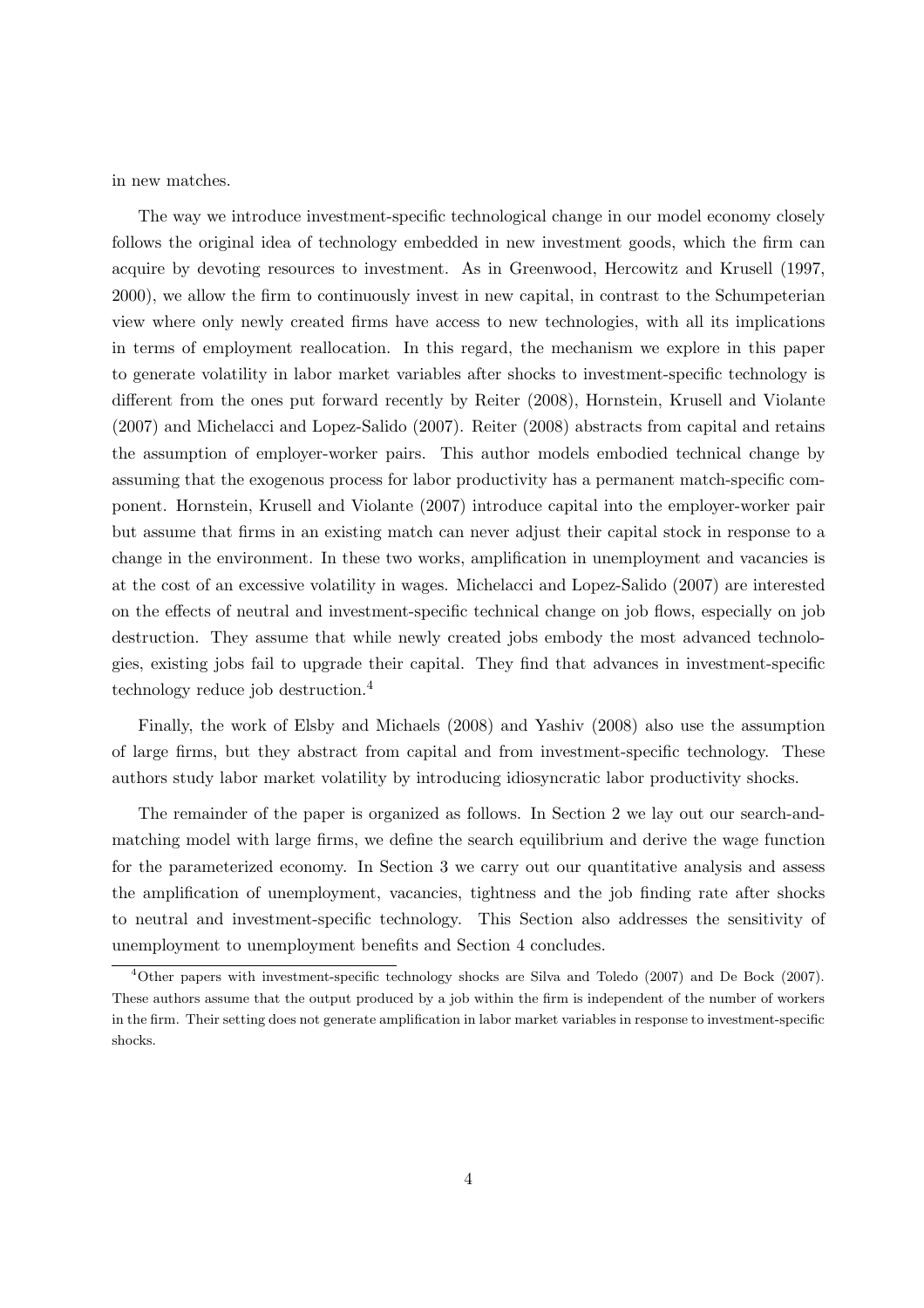## 2 The Model

#### 2.1 The labor market

There is a measure one of identical, risk-neutral workers and an equal measure of firms. Unemployed workers search for jobs and firms open vacancies in a frictional labor market. The total number of matches per period,  $M$ , is given by an increasing, concave and homogeneous-ofdegree-one matching function,

$$
\mathcal{M} = \mathcal{M}(V, 1 - N),
$$

where V denotes the total number of vacancies created by all firms and  $1 - N$  is the number of unemployed workers.

The vacancy matching rate,  $\mu$ , is thus given by  $\mathcal{M}/V$ , and the job-finding rate of an unemployed worker is  $\mathcal{M}/(1-N) = \theta\mu$ , where  $\theta$  denotes labor market tightness  $V/(1-N)$ .

#### 2.2 Firms

The production sector is described by a measure one of value-maximizing firms facing an infinite time horizon. Firms produce an identical, aggregate good with a production technology given by  $F(z, k, n)$ , where k denotes capital, n is the firm's level of employment and z is the level of neutral technology. Function  $F$  is assumed to be increasing, jointly concave and linearly homogeneous in capital and labor. Firms own the capital stock and thus both capital and labor are predetermined variables.

In a given period, the firm loses employment at the exogenous, stochastic rate  $\lambda$ , whose evolution is specified below, and it opens vacancies to hire new workers. Newly hired workers start producing in the next period. Firms expect vacancies to be matched with workers at the rate  $\mu(S)$ , where S denotes the vector of aggregate state variables [we will use "small" s to denote the vector of firm-level state variables]. The cost to the firm of advertising  $v$  vacancies is given by the convex function  $C(v)$ . The evolution of employment within the firm is given by,

$$
n' = \mu(S)v + (1 - \lambda)n.
$$
\n
$$
(2.1)
$$

The stock of capital depreciates at the constant rate  $\delta$ . The assumption of investment-specific technical change implies that one unit of the aggregate good invested in capital increases its stock by  $q$  units. That is, the evolution of capital is,

$$
k' = iq + (1 - \delta)k,\tag{2.2}
$$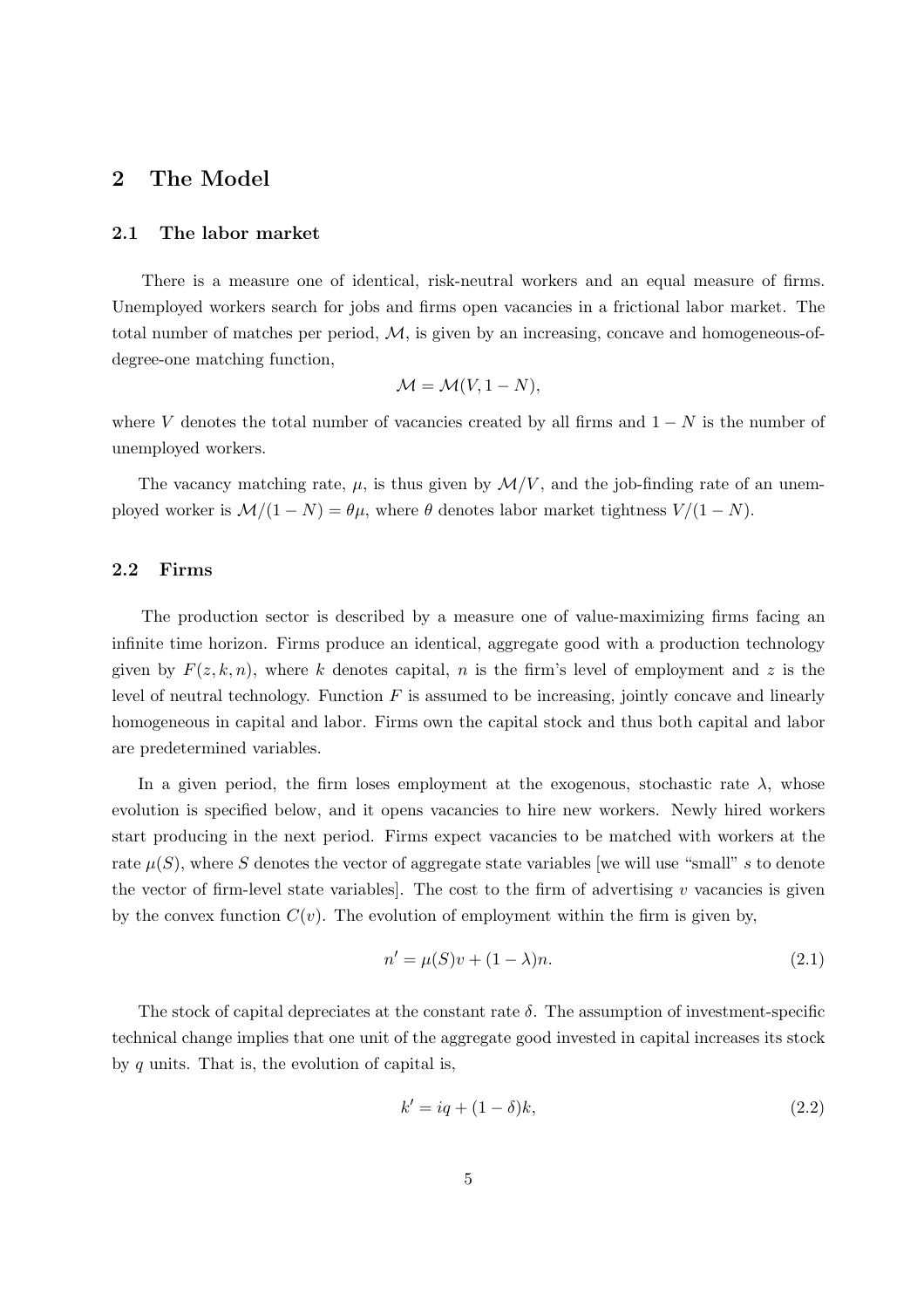where  $i$  denotes gross investment. Thus, factor  $q$  represents the level of investment-specific technology, which is assumed to follow an exogenous, stochastic process. This particular modeling was first used by Greenwood, Hercowitz and Krusell (1997, 2000) in order to assess the role of investment-specific technical change in generating both postwar U.S. growth and U.S. aggregate fluctuations. Since  $1/q$  is the relative price of capital, we will use de-trended price series to derive the volatility and persistence of the technology process q.

Accommodating  $\mu v$  new workers and  $iq$  units of new capital within the firm is costly. We assume that adjustment costs of labor and capital interact and represent total adjustment costs by the function  $H(v, i, s, S)$ , where  $s = (z, q, \lambda, k, n)$  and  $S = (z, q, \lambda, K, N)$  are the vectors of individual and aggregate state variables, respectively. Function H is convex with  $H_v > 0$ ,  $H_i > 0$ ,  $H_k < 0$  and  $H_n < 0$ , for  $k > 0$  and  $n > 0$ . The assumption of interrelation between labor and capital adjustment costs implies that  $H_{kn} \neq 0$ . We will provide evidence supporting assumption below.

The firm's objective is the maximization of the present value of cash flows. First, the firm opens vacancies and invests in capital. Next, wages for new hires and existing workers are negotiated.<sup>5</sup> The standard Nash-bargaining solution is assumed. Since the firm is large  $-i.e.$  it employs a mass of workers— negotiated wages will depend on the firm's hiring and investment policy. Intra-firm bargaining implies that the firm anticipates the wage effects of its policy. Thus, if we denote by  $\omega(v, i, s, S)$  the wage function that solves the wage bargaining problem of a firm that opened v vacancies and invested  $i$  in new capital, at individual and aggregate states  $s$  and S, then the maximization problem of the firm is,

$$
\Pi(s, S) = \max_{v, i} \left\{ F(z, k, n) - \omega(v, i, s, S)n - i - C(v) - H(v, i, s, S) + \beta \mathbb{E}[\Pi(s', S')|z, q, \lambda] \right\}
$$
  
s.t.

equations  $(2.1)$  and  $(2.2)$ 

$$
\ln z' = \rho_z \ln z + \epsilon_z \tag{2.3}
$$

$$
\ln q' = \rho_q \ln q + \epsilon_q \tag{2.4}
$$

$$
\ln \lambda' = (1 - \rho_{\lambda}) \ln \hat{\lambda} + \rho_{\lambda} \ln \lambda + \epsilon_{\lambda}
$$
\n(2.5)

$$
(\epsilon_z, \epsilon_q, \epsilon_\lambda)^T \sim N(0, D), \text{ where } D \text{ is a diagonal matrix,}
$$
\n(2.6)

where  $\Pi(s, S)$  is the value of the firm and where aggregate state variables are expected to evolve according to some function of the current levels. The firm discounts future cash flows at the rate  $\beta$ , which is the same rate risk-neutral workers use to discount income. Parameters  $\rho_z$  and  $\rho_q$  denote persistence of the neutral and investment-specific technology processes, respectively;

<sup>&</sup>lt;sup>5</sup>This timing for investment is not relevant for our results. We carried out the analysis assuming that investment is decided upon simultaneously with wage negotiations and found no significant differences.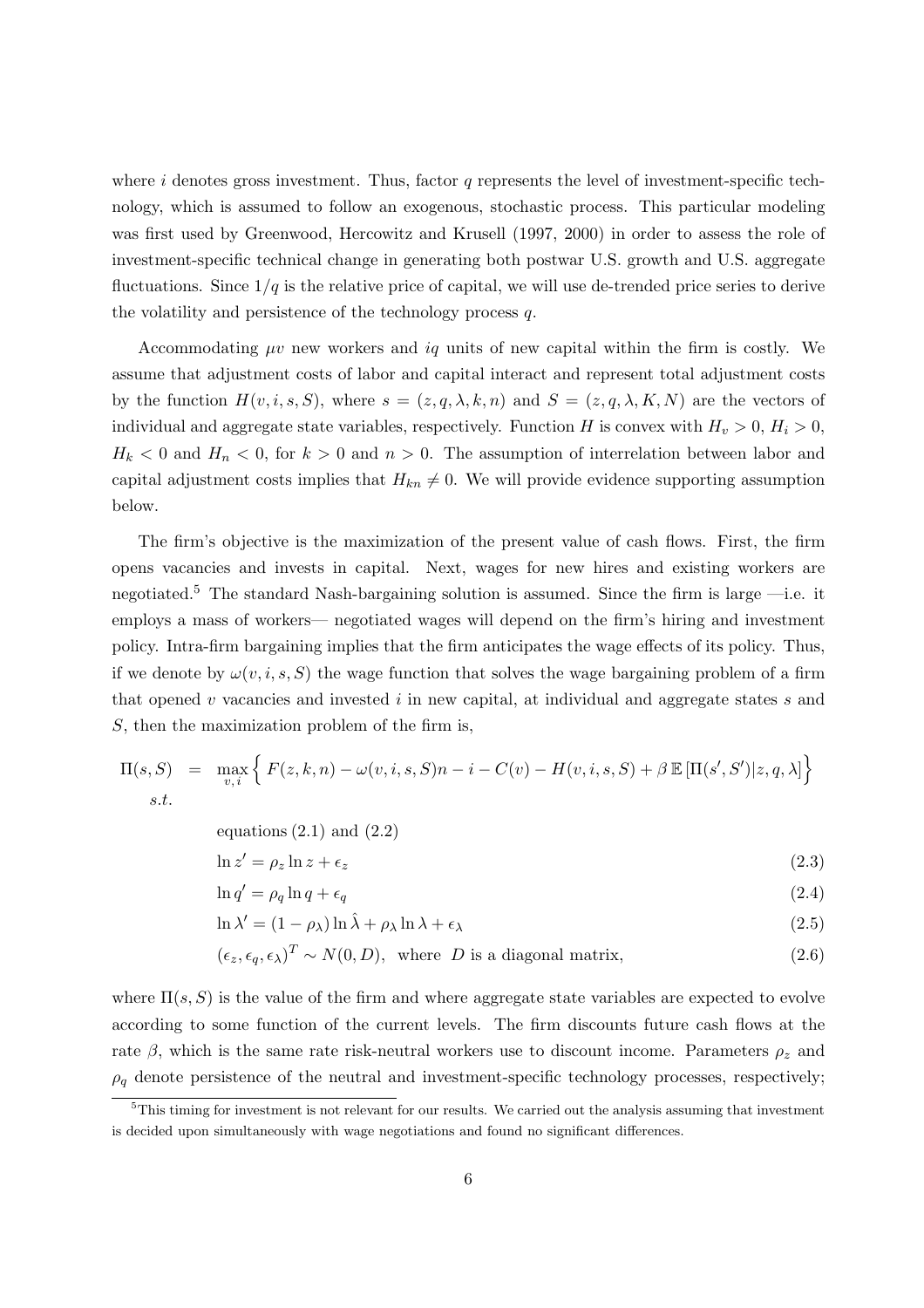$\hat{\lambda}$  and  $\rho_{\lambda}$  denote the average and the persistence of the job separation rate, respectively. Vector  $(\epsilon_z, \epsilon_q, \epsilon_\lambda)^T$  denotes the respective innovations with variance matrix D.

It should be noted that the concavity of the production function and the convexity of the adjustment cost and vacancy cost functions do not guarantee the concavity of the firm's maximization problem. Since the firm foresees the wage function that will solve the Nash-bargaining problem with the workers, the maximization problem may be non-concave. We will argue below that in our benchmark economy first-order conditions are necessary and sufficient.

The first-order condition to vacancies can be written as,

$$
\omega_v n + C_v + H_v = \mu \beta \mathbb{E} \Pi'_n,\tag{2.7}
$$

where function arguments have been omitted as there is no risk of ambiguity.  $\omega_v$  denotes the derivative of  $\omega(v, i, s, S)$  with respect to vacancies;  $C_v$  is the derivative of the vacancy cost function;  $H_v$  is the derivate of the adjustment cost function with respect to v, and  $\Pi'_n$  is the derivative of the value function with respect to employment, evaluated at next-period values. The term  $\omega_n n$ on the left-hand side of (2.7) is a consequence of the assumption of large firms conducting intrafirm bargaining. The effect of vacancies on wages, via adjustment costs, is internalized by the firm when opening vacancies. That is, the firm takes into account the change in total wage costs,  $\omega_v$ n, when determining its hiring policy.

The first-order condition to investment is given by,

$$
\omega_i n + 1 + H_i = q\beta \mathbb{E} \Pi'_k.
$$
\n(2.8)

As with vacancies, the firm also weighs the effect of investment on total wage costs,  $\omega_i n$ , when setting the level of investment. From the envelope condition, the value of capital for the firm,  $\Pi_k$ , satisfies the following non-arbitrage condition,

$$
\Pi_k = F_k - \omega_k n - H_k + (1 - \delta)\beta \mathbb{E} \Pi'_k,\tag{2.9}
$$

which also embeds the effect of capital on the cost of labor.

Finally, the net value of employment for the firm,  $J \equiv \Pi_n$ , must satisfy the following nonarbitrage condition,

$$
J = F_n - \omega_n n - \omega - H_n + (1 - \lambda)\beta \mathbb{E}J',\tag{2.10}
$$

where  $F_n$  is the marginal productivity of labor and  $\omega_n n$  captures the effect of employment on the cost of labor.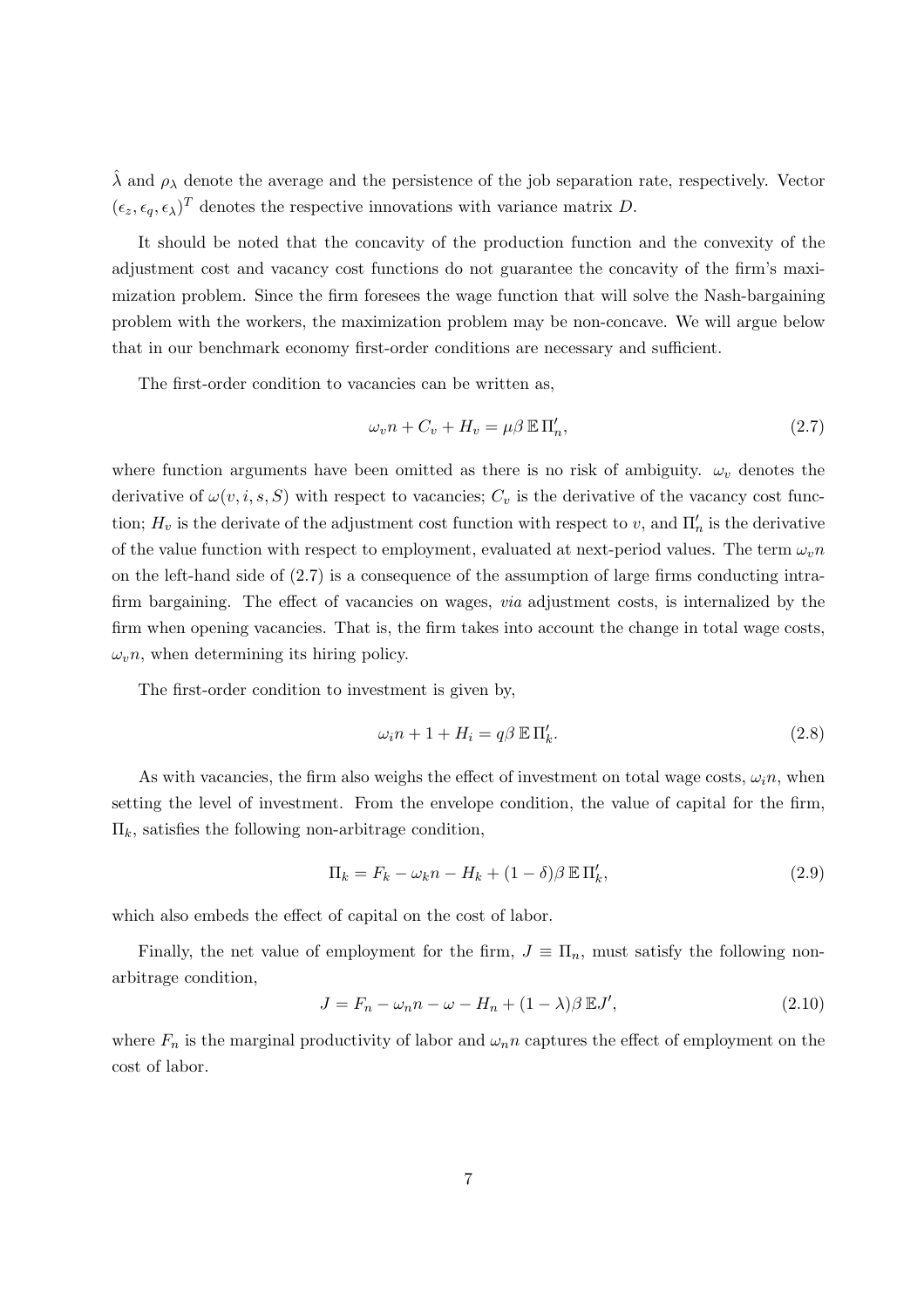#### 2.3 Workers

Workers are risk-neutral and discount future consumption of the aggregate good at the rate β. A worker earns a wage,  $ω$ , if employed and receives income, b, if unemployed (this income is interpreted as unemployment benefits, home production or, more generally, as the income value of leisure). The change in employment status depends on job creation and job destruction. Each period,  $\lambda n$  employed workers lose their job and  $\theta \mu u$  of the unemployed are matched with a vacancy. When negotiating wages, workers take matching probabilities as given. Thus, denoting by W the worker's net value of employment at the firm, the following non-arbitrage condition must hold, h i

$$
W = \omega - b + \beta \mathbb{E}\left[ (1 - \lambda)W' - \theta\mu \hat{W}' \right],
$$
\n(2.11)

where  $\hat{W}'$  is the expected value of employment outside the firm in the following period. (From our assumption of identical firms it follows that  $W' = \hat{W}'$  in equilibrium.)

#### 2.4 Wage bargaining

A firm negotiates wages with each of its workers. The Nash-bargaining solution maximizes the weighted product of the worker's and the firm's value of employment. We use  $\gamma$  to denote the bargaining power of the worker. Formally, the wage is the solution to the following problem,

$$
\omega = \arg \max \left\{ W^{\gamma} J^{1-\gamma} \right\}.
$$
\n(2.12)

The first-order condition to this maximization problem yields the standard sharing rule,

$$
(1 - \gamma)W = \gamma J. \tag{2.13}
$$

Combining the equation above with  $(2.7)$ ,  $(2.10)$  and  $(2.11)$ , and using the assumption of continuous wage renegotiation, we obtain

$$
\omega(v,i,s,S) = \gamma \left[ F_n(z,k,n) - \omega_n(v,i,s,S)n - H_n(v,i,s,S) \right] + (1-\gamma) \left[ b + \theta \mu \beta \mathbb{E} \hat{W}' \right]. \tag{2.14}
$$

Equation (2.14) is a differential equation in the unknown wage function  $\omega(v, i, s, S)$ . This equation embeds two important departures from the standard Mortensen-Pissarides model, where the production side is made up of employer-worker pairs (small firms) without capital. In our setting, the firm's flow value of the match is not solely pinned down by the marginal productivity of the worker. Here, the firm also takes into account the value of the worker's contribution to decreasing wages (the second term within the first brackets) as well as total adjustment costs (the third term within first brackets). Since new hires,  $\mu v$ , and new capital, iq, interact in the determination of total adjustment costs, the wage function also depends on the level of investment-specific technology q.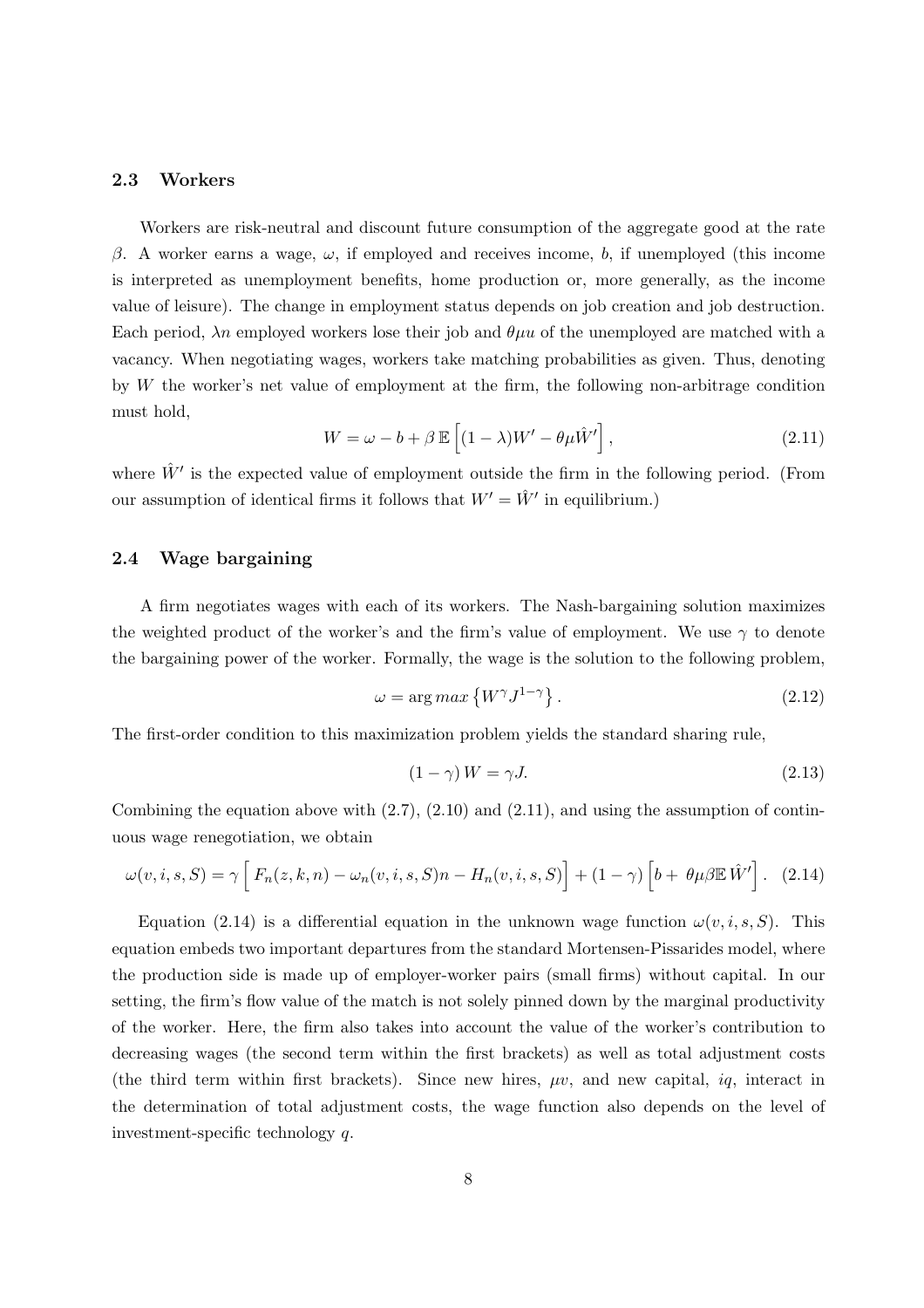#### 2.5 Equilibrium

A recursive search equilibrium with intra-firm bargaining can be loosely defined by decisions rules for vacancies and investment, a wage function  $\omega(v, i, s, S)$ , a vacancy matching rate  $\mu(S)$ , labor market tightness  $\theta(S)$ , value functions and laws of motion for aggregate state variables such that:

- i) Decision rules for vacancies and investment solve the firm's maximization problem, given the wage function, the vacancy matching rate and the laws of motion for aggregate variables.
- ii) The wage function is the solution to the Nash-bargaining problem  $(2.14)$ .
- iii) Matching rates are given by the matching function evaluated at  $V = v$  and  $N = n$ .
- iv) Laws of motion for the aggregate states are consistent with individual behavior.
- $v$ ) Value functions solve the firms' and workers' maximization problems.

#### 2.6 The Wage Function in the Parameterized Economy

Functional forms for production, matching, adjustment costs and vacancy creation costs are now established. All of our functional forms are standard.

The production technology of the representative firm is represented by a Cobb-Douglas function with constant returns to scale in capital and labor,

$$
F(z,k,n) = zAk^{\alpha}n^{1-\alpha},\tag{2.15}
$$

where  $A > 0$  and  $0 \leq \alpha \leq 1$  are parameters.

The matching technology is represented by a constant-returns-to-scale Cobb-Douglas function, which is the standard functional form in the literature of frictional labor markets,

$$
\mathcal{M}(V, 1 - N) = MV^{1 - \eta}(1 - N)^{\eta},\tag{2.16}
$$

where  $M > 0$  is the matching-efficiency parameter and  $0 \leq \eta \leq 1$  is the elasticitiy of matches with respect to unemployment.

The cost of adjusting labor and capital is represented by the following quadratic adjustment cost function,

$$
H(\mu v, iq, n, k) = a_1 (iq/k)^2 + a_2 \frac{iq \mu v}{k n} \quad \text{for } n > 0 \text{ and } k > 0
$$
 (2.17)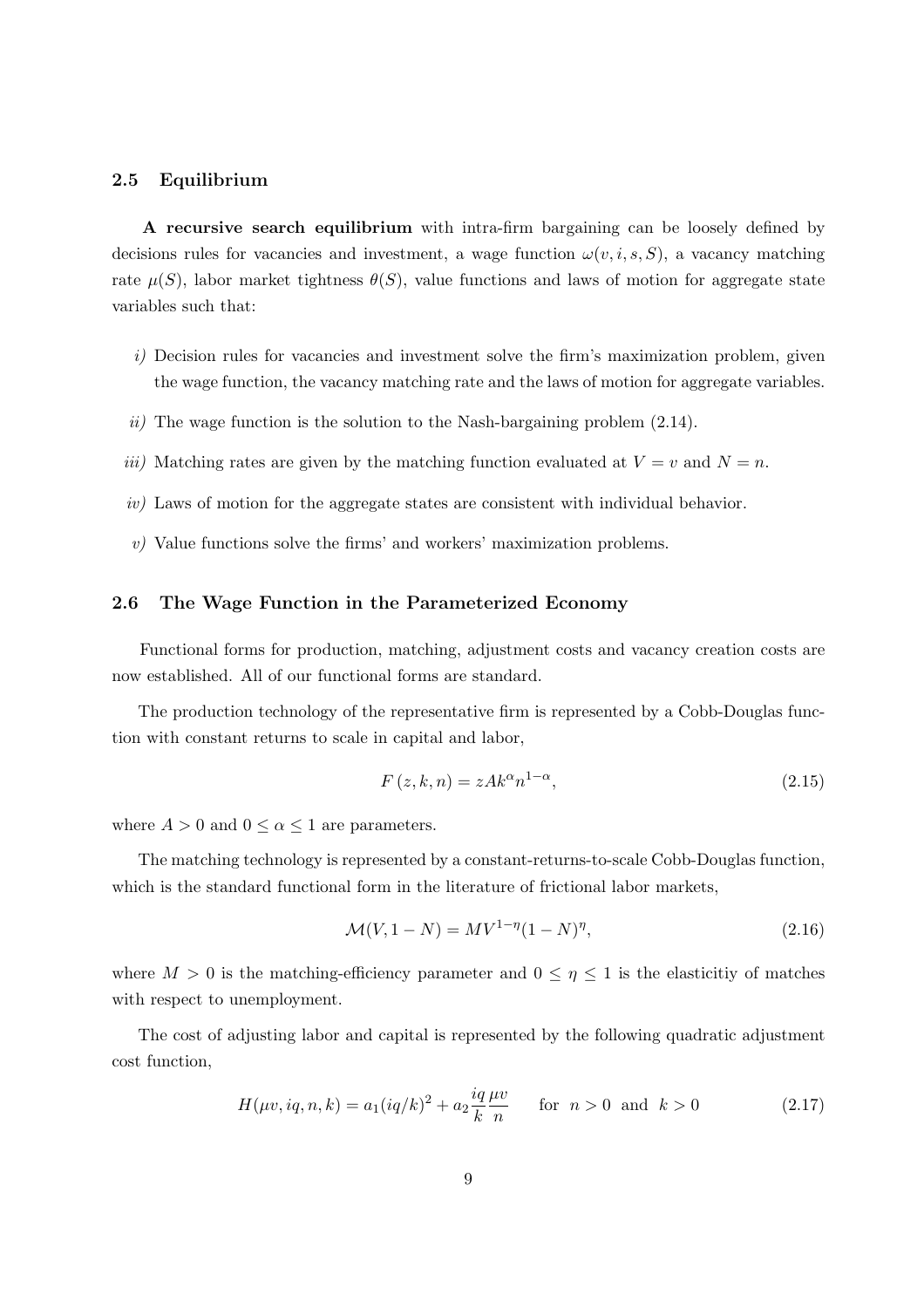and

$$
H(\mu v, iq, n, k) = 0 \tfor n = 0 or k = 0,
$$
\t(2.18)

where  $a_1 > 0$  and  $a_2 > 0$  are parameters. This adjustment cost function is a particular case of one recently estimated by Merz and Yashiv (2007). As explained above, an important feature of this function is the interaction between employment and investment rates in the determination of total adjustment costs, which is captured by the last term in equation (2.17). Merz and Yashiv (2007) find that this interaction term is key in accounting for the market value of U.S. firms. Further support for this interaction can be found in the empirical literature on employment and capital adjustment decisions [see, i.e., Sakellaris (2004), Letterie, Pfann and Polder (2004) and Contreras (2006a, 2006b).] For example, Contreras (2006a) finds, using data from the Colombian Annual Census of Manufacturing, that it is more costly for the firm to adjust capital and employment at the same time rather than sequently. Indirect evidence can also be found in the work of Letterie, Pfann and Polder (2004) who analyze data on Dutch plants in the manufacturing sector and find that only 20% of the positive employment spikes occur in the same period as an investment spike.

We show in this paper that the interaction between labor and capital in the adjustment cost function is also key to generate volatility in labor market variables.

Finally, the cost of opening vacancies is assumed to be linear in the number of vacancies,  $C(v) = cv$ , where  $c > 0$  is a parameter.

For this parameterization, the wage function that solves the Nash-bargaining problem differential equation  $(2.14)$ — can be found analytically. The next proposition presents the general solution to the differential equation.

Proposition: The general solution to the differential equation characterizing the symmetric Nash-bargaining problem is given by,

$$
\omega = \psi n^{-2} + \frac{1 - \alpha}{2 - \alpha} z A k^{\alpha} n^{-\alpha} + a_2 \frac{iq}{k} \frac{\mu v}{n} \frac{\ln(n)}{n} + \frac{1}{2} \left[ b + \theta \mu \beta \mathbb{E} \hat{W}' \right],
$$
 (2.19)

where  $\psi$  is an arbitrary constant.

#### Proof: See the Appendix.

We will impose  $\psi = 0$  to focus our attention on the particular solution yielding a wage bill equal to zero at  $n = 0$ . Further, we will also make sure that the bargaining set is non-empty and wages are bounded along the equilibrium path of our baseline economy. The last term within brackets in equation (2.19) is the worker's value of unemployment which, in equilibrium, is given by  $b + \theta[\omega_v n + C_v + H_v]$ . It should be noted that all the derivatives of the wage function assume the worker's reservation value as given and independent of firm-level variables.

It is apparent from a simple inspection of the wage function in (2.19) that the levels of neutral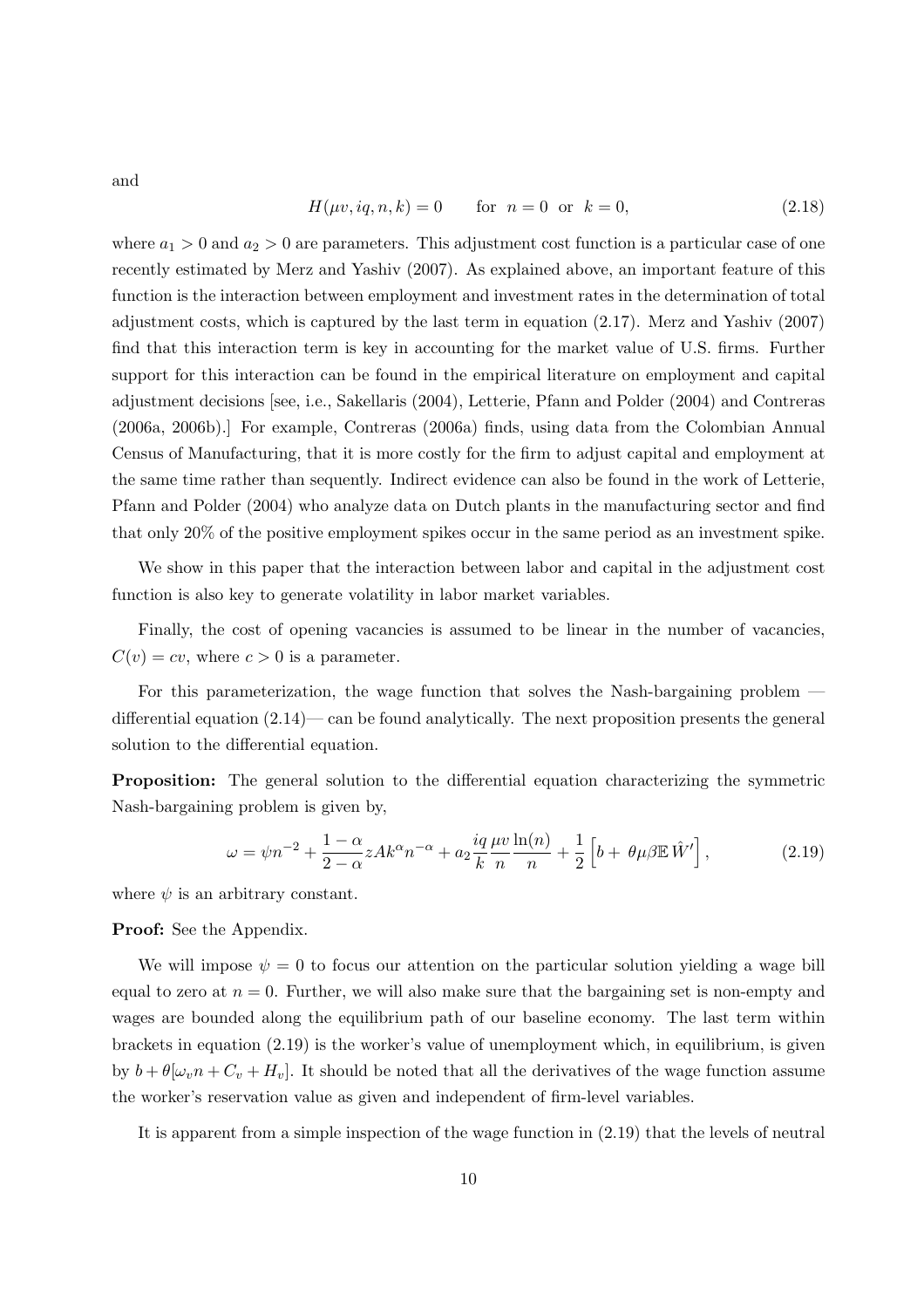and investment-specific technology affect wages differently. On one hand, neutral technology,  $z$ , has a positive, direct effect on wages, which leads to a perfect, positive correlation between labor productivity and wages. As discussed in Shimer (2005), it is the perfect correlation between productivity and wages generated by the Mortensen-Pissarides model that lies at the heart of its failure to account for the observed volatilities in labor market variables. On the other hand, investment-specific technology, q, enters with a negative sign in the wage function (notice that the firm's level of employment is bounded above by one, and, therefore,  $\ln(n)$  is a negative number). Thus, investment-specific technology shocks are bound to reduce the contemporaneous correlation between labor productivity and wages and, as a consequence, to generate amplification in labor market fluctuations.

The concavity of the firm's maximization problem for the parameterized economy can now be assessed. Since the firm foresees the wage function (2.19) when choosing its hiring and investment policy, it is straightforward to show that the return function  $F(z, k, n) - \omega(v, i, s, S)n - i$  $C(v) - H(v, i, s, S)$  is concave in the controls but not in the state variables. Indeed, the term  $-\omega(v, i, s, S)n$  is convex in n. This class of dynamic maximization problems have been studied in Skiba (1978) and Ladrón-de-Guevara, Ortigueira and Santos (1999), and conditions for optimality have been established. In short, if parameter values are such that there exists a unique, interior, saddle-path stable, steady-state equilibrium with real roots, then first-order conditions are necessary and sufficient. This is the condition we will check in our baseline economy below.

#### 2.7 Parameter Values

We now assign values to all parameters of the model in order to assess the quantitative effects of different sources of volatility on labor market variables. Parameter values are set so that the steady-state equilibrium of our baseline economy matches some key averages of the 1951-2003 U.S. economy.

A time period in our model is set to one month. Values of the constant in the production function, A, and of the bargaining power parameter,  $\gamma$ , are set arbitrarily. We normalize the value of A to one, and set  $\gamma$  equal to 1/2. The assumption of symmetric bargaining is standard in the literature. The rate of job separation at the steady-state equilibrium is set equal to 0.034, which corresponds to the probability that a worker loses his job within an average month, as estimated by Abowd and Zelner (1985). The elasticity of matches with respect to unemployment is set at 0.6, which is the midpoint value of the range estimated by Petrongolo and Pissarides (2001). The value of the discount factor,  $\beta$ , is set to 0.995, which yields a monthly interest rate of 0.5 percent. The depreciation rate of capital,  $\delta$ , is 0.011 and the value of  $\alpha$  in the production function is set at 0.3. The value chosen for  $\delta$  yields a yearly rate of depreciation of the order of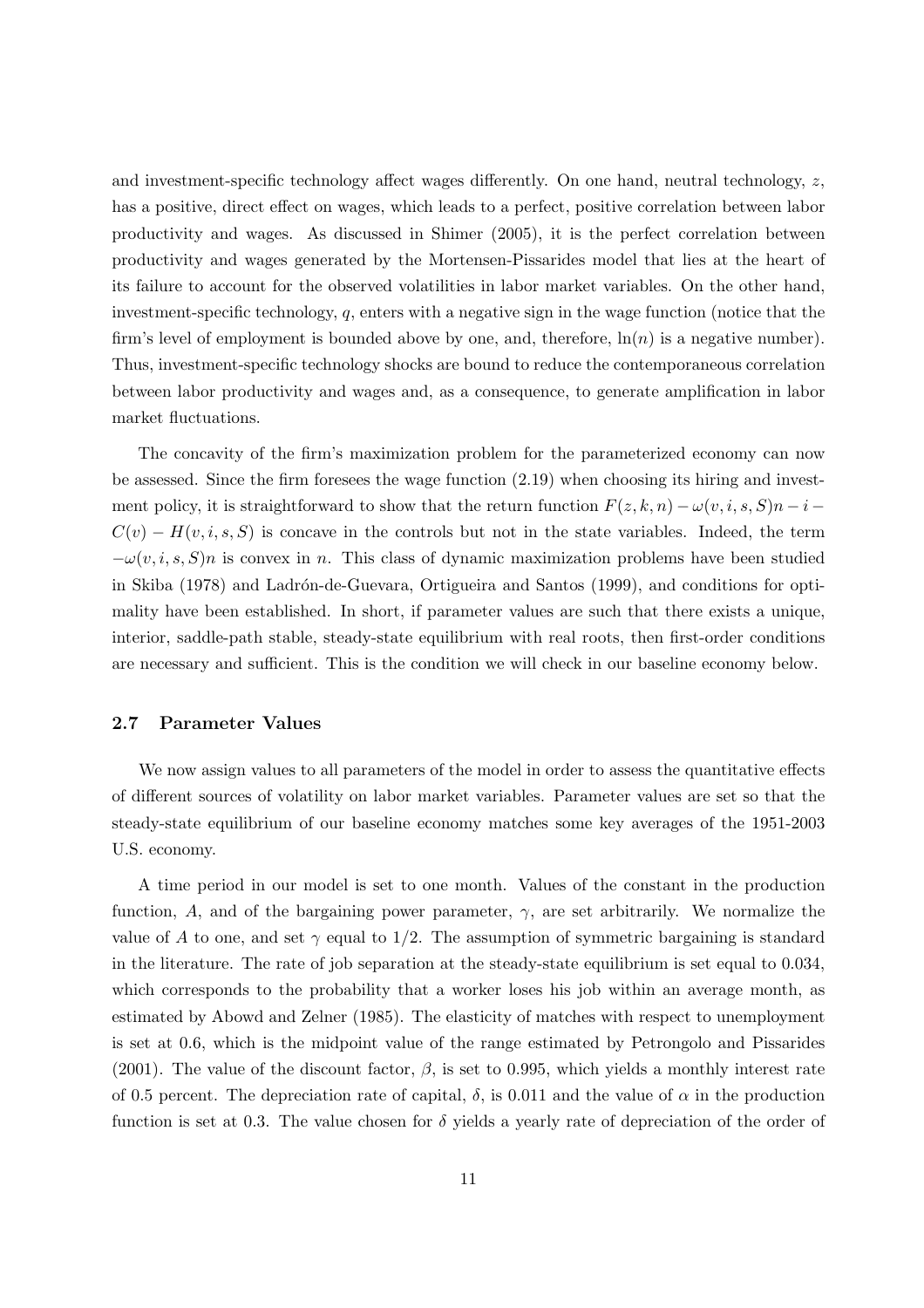13 percent, which is the value for the depreciation rate of equipment capital in the U.S. economy.

Income during unemployment b, the match-efficiency parameter M, the marginal cost of vacancy creation c, and the two parameters in the adjustment cost function  $a_1$  and  $a_2$  are set so that the steady-state equilibrium of the model yields:  $i)$  A vacancy-filling rate of 0.9 per month. ii) Income during unemployment represents 45 percent of employment income. This replacement rate is similar to the one chosen by Shimer (2005). *iii*) The total cost of adjusting capital and labor represents 2.4 percent of output. This is the value estimated by Merz and Yashiv (2007). iv) The sum of the marginal costs of adjusting capital and labor, i.e.,  $H_i k + H_i n$ , amounts to 3.5 percent of output, also as estimated by Merz and Yashiv (2007).  $v$ ) Vacancy creation costs represent one percent of output.

It must be noted that our baseline economy has been pinned down without targeting the unemployment rate and the workers' job-finding rate. Yet, the values implied by the baseline economy for these two variables are fairly close to U.S. average values. Thus, the steady-state equilibrium yields an unemployment rate of 6.2% and a job-finding rate of 0.5, whereas U.S. average values for the period 1951-2003 are 5.7% and 0.45, respectively.

| <i>Table 1:</i> Baseline Economy      |                |       |  |  |  |
|---------------------------------------|----------------|-------|--|--|--|
| Efficiency of matching                | $\overline{M}$ | 0.64  |  |  |  |
| Matching-unemployment elasticity      | $\eta$         | 0.6   |  |  |  |
| Average job destruction rate          | Ä              | 0.034 |  |  |  |
| Vacancy creation costs                | $\epsilon$     | 0.9   |  |  |  |
| Parameter in adjustment cost function | $a_1$          | 180   |  |  |  |
| Parameter in adjustment cost function | a <sub>2</sub> | 99    |  |  |  |
| Workers' bargaining power             | $\gamma$       | 0.5   |  |  |  |
| Elasticity of output w.r.t. capital   | $\alpha$       | 0.30  |  |  |  |
| Depreciation rate of capital          | $\delta$       | 0.011 |  |  |  |
| Discount factor                       | $\beta$        | 0.995 |  |  |  |
| Unemployment benefits                 | b              | 1     |  |  |  |

Our baseline economy is presented in Table 1 below.

We close this section by confirming that our baseline economy satisfies the condition for optimality stated above. A log linearization around the unique, interior, steady-state equilibrium yields real eigenvalues, two of them lying outside the unit circle, which is the condition for saddlepath stability in our model economy.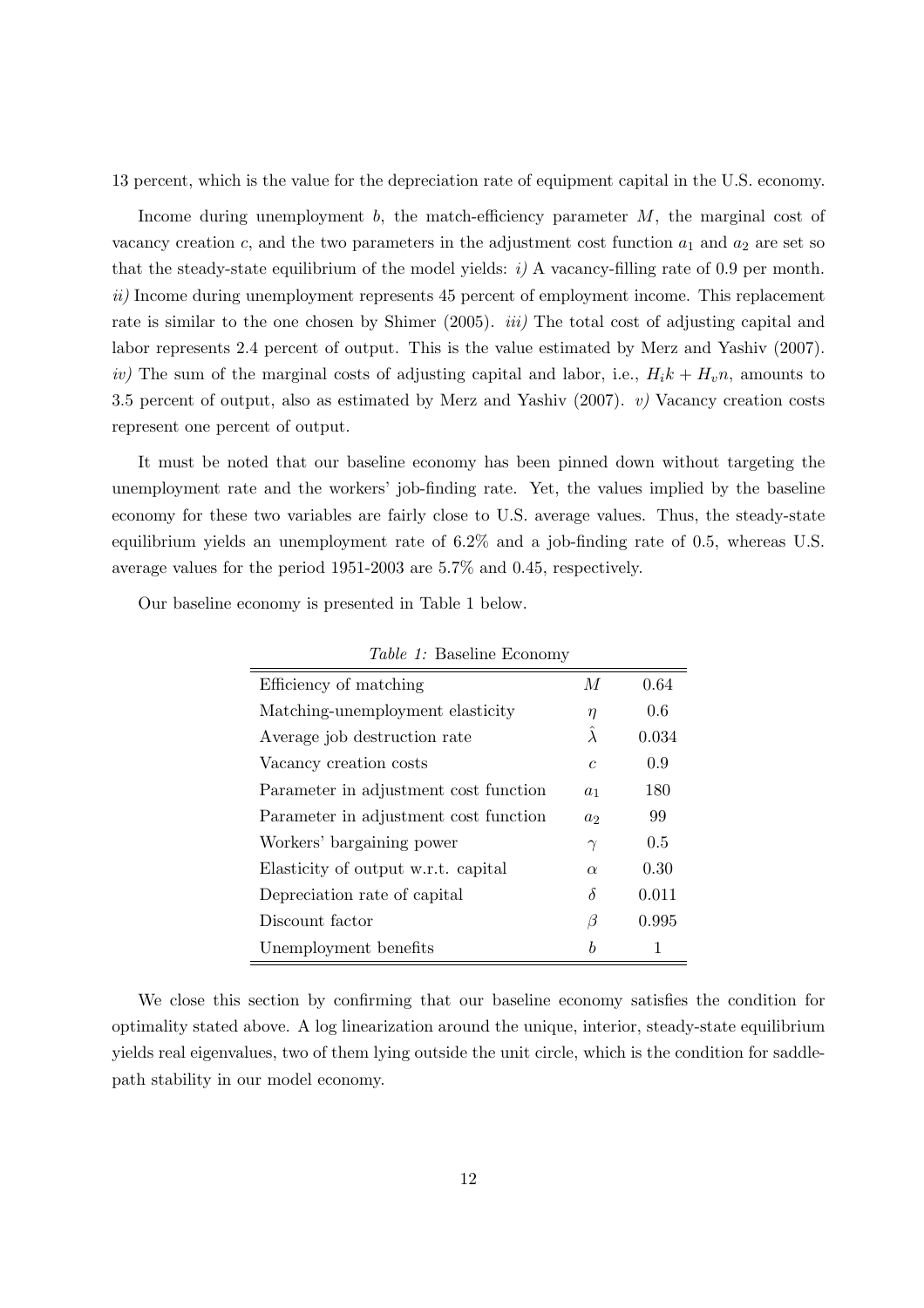## 3 Model Evaluation

In this section we review a number of labor market stylized facts and then assess the ability of our model to account for these facts. Tables 2 and 3 below present a selection of business cycle statistics which have guided most of the recent research in the macro labor literature. Standard deviations and correlations reported in these two tables are taken from Shimer (2005) and Horstein, Krusell and Violante (2007) and correspond to the cyclical components of logged variables detrended with a Hodrick-Prescott filter with smoothing parameter  $10^5$ . Data consist of quarterly observations for the U.S. economy from 1951 to 2003.

The most salient features of fluctuations in U.S. labor market variables are the large volatilities of unemployment (u), vacancies (v), tightness ( $v/u$ ) and the workers' job-finding rate ( $\theta\mu$ ), relative to the volatility of labor productivity  $(y/n)$ . As shown in the second row of Table 2, unemployment fluctuates 9.5 times more than labor productivity, vacancies fluctuate 10 times more; fluctuations in labor market tightness are almost 20 times larger than those in productivity and the jobfinding rate fluctuates almost 12 times more than productivity. On the contrary, the volatility of wages is close to the volatility in labor productivity. Another important feature of these data is the low-to-moderate correlation between fluctuations in labor market variables and fluctuations in labor productivity (see fourth row of Table 2). Unemployment is counter-cyclical with a correlation coefficient of −0.408. Vacancies, tightness and the job-finding rate are pro-cyclical, with a coefficient of correlation of about 0.4. Wages are also pro-cyclical with a correlation of 0.65. In terms of autocorrelation, all variables except wages have an autocorrelation coefficient of about 0.9. Wages have a first-order autocorrelation coefficient of 0.78.

|                             | $\boldsymbol{u}$ | $\boldsymbol{v}$ | v/u   | $\theta\mu$ | $\omega$ | y/n   |
|-----------------------------|------------------|------------------|-------|-------------|----------|-------|
| Standard Deviation(%)       | 19.00            | 20.20            | 38.20 | 11.80       | 2.200    | 2.000 |
| Std. Dev. relative to $y/n$ | 9.500            | 10.10            | 19.10 | 5.900       | 1.100    |       |
| Auto-Correlation            | 0.936            | 0.940            | 0.941 | 0.908       | 0.781    | 0.878 |
| Correlation with $y/n$      | $-0.408$         | 0.364            | 0.396 | 0.396       | 0.655    |       |

Table 2. 1951-2003 Quarterly U.S. Labor Market

Notes. Standard Deviations and correlations in this table correspond to quarterly series, detrended using a Hodrick-Prescott filter with smoothing parameter  $10^5$ , as calculated by Shimer (2005).

Cross correlations in fluctuations of labor market variables are presented in Table 3 below. It is worth noting the strong negative correlation between fluctuations in unemployment and vacancies of −0.89. This is the slope of the Beveridge curve.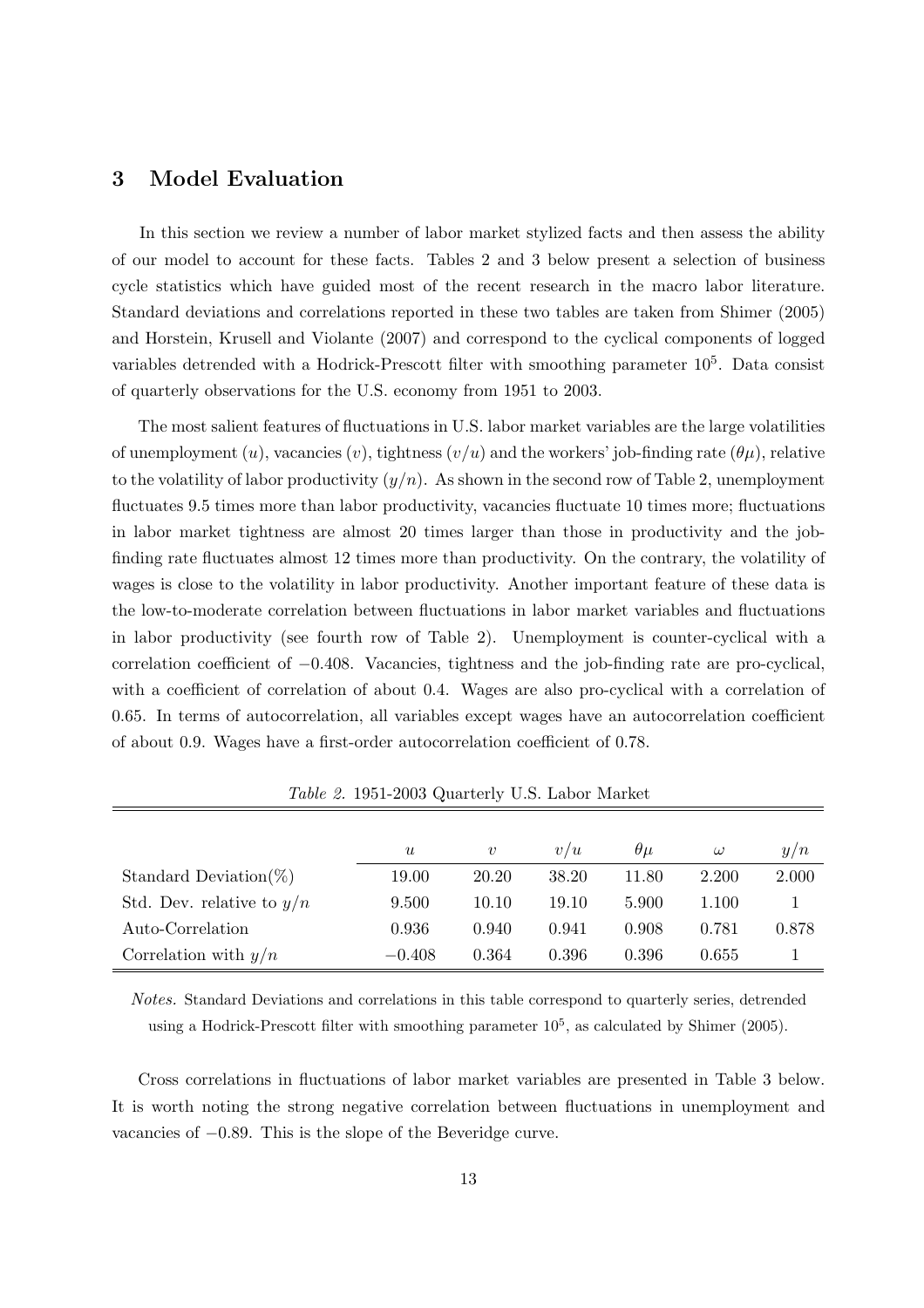|                           | $\boldsymbol{\mathit{u}}$ | $\boldsymbol{v}$ | v/u      | $\theta\mu$ | y/n      |
|---------------------------|---------------------------|------------------|----------|-------------|----------|
| $\boldsymbol{\mathit{u}}$ |                           | $-0.894$         | $-0.971$ | $-0.949$    | $-0.408$ |
| $\boldsymbol{v}$          |                           | 1                | 0.975    | 0.897       | 0.364    |
| v/n                       |                           |                  |          | 0.948       | 0.396    |
| $\theta\mu$               |                           |                  |          |             | 0.396    |
| y/n                       | -                         | -                | -        |             |          |

Table 3. 1951-2003 Quarterly U.S. Labor Market

Notes. Cross Correlations of detrended U.S. labor market variables.

#### 3.1 Labor Market Volatility in the Baseline Economy

In order to assess the ability of the model to amplify and propagate shocks, we adopt a stepby-step strategy and introduce each of the shocks separately. We first consider neutral technology shocks, i.e. shocks that affect the production of the consumption and investment good equally. Secondly, we study the response of labor market variables to investment-specific shocks, i.e. to shocks that affect only the production of the capital good. Finally, we combine these two shocks along with shocks to the rate of job destruction.

#### 3.1.1 Neutral Technology Shocks

The standard approach used to assess the volatility properties of the Mortensen-Pissarides model consists in assuming a reduced-form, stochastic, exogenous process for labor productivity and then deriving the implied fluctuations in unemployment, vacancies, tightness, the job-finding rate and wages. In our extended version of the model, however, labor productivity is endogenous to the firm's investment and hiring policies. Therefore, the obvious counterpart for our model of the above approach is to shock labor productivity —defined as output (net of adjustment and vacancy costs) per worker— by introducing neutral technology shocks, i.e., shocks to the technology to produce the aggregate good. In this section, we carry out this exercise and calibrate the neutral technology process by following the traditional approach of the business cycle literature. As specified in equation (2.3), neutral technology, z, follows the law of motion,

$$
\ln z' = \rho_z \ln z + \epsilon_z,\tag{3.1}
$$

where  $\epsilon_z \sim N(0, \sigma_{\epsilon_z})$ . We set  $\sigma_{\epsilon_z}$  equal to 0.0078 in order to match the quarterly standard deviation of U.S. labor productivity of 2%. The persistence parameter,  $\rho_z$ , is set equal to 0.95. In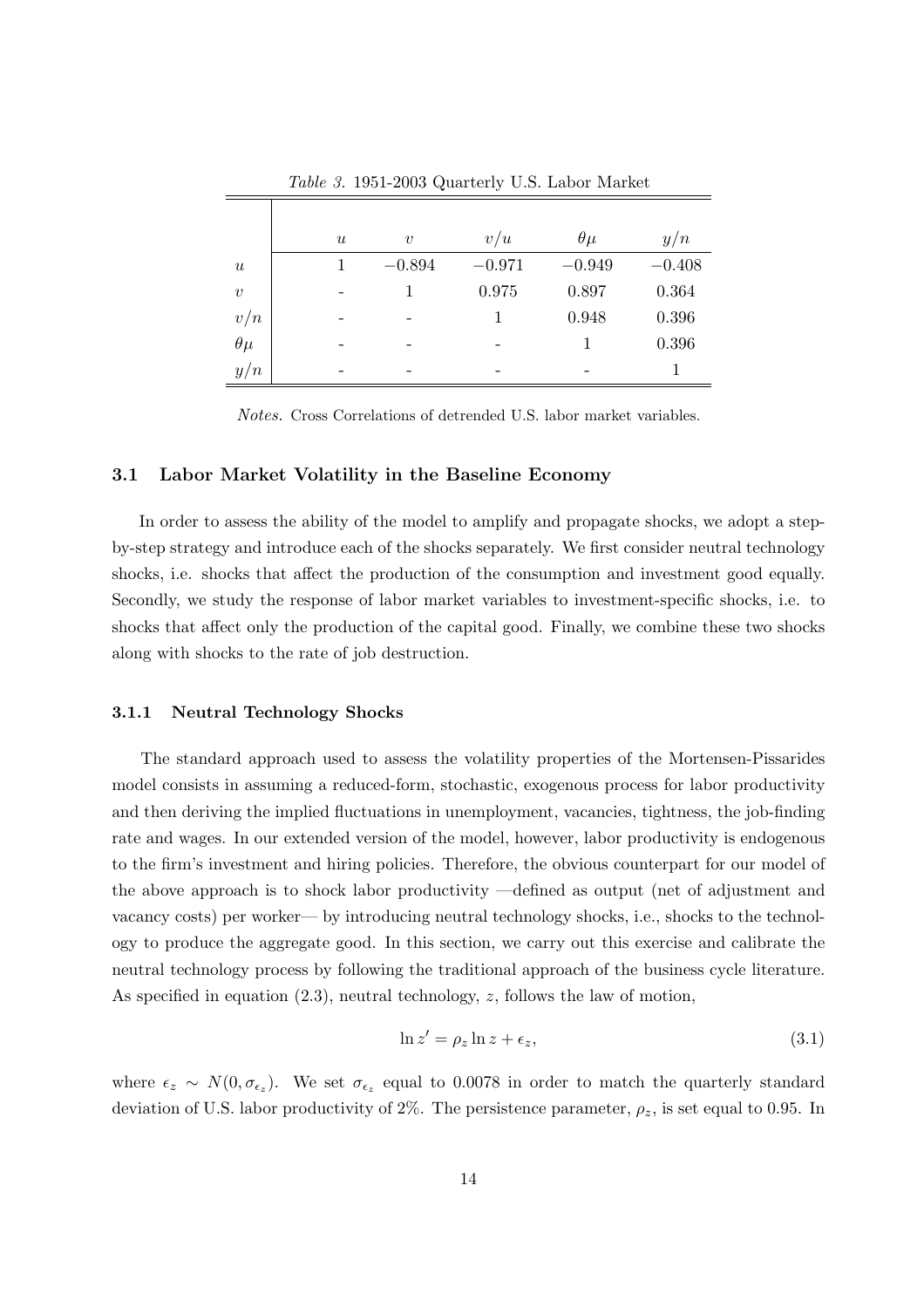this section, the level of investment-specific technology and the rate of job separation are assumed to remain constant at their average values.

Our results, presented in Tables 4 and 5 below, are in accordance with those found by Shimer (2005) within the standard Mortensen-Pissarides model with small firms (employer-worker pairs) and no capital. Shocks to the level of technology in the production of the aggregate good fail to generate enough amplification in labor market variables. Neutral technology shocks that generate the observed volatility in labor productivity of 2% account for only 6% percent of the observed volatility in unemployment; for less than 12% percent of the volatility in vacancies and for 9% of the volatility in tightness. The second row of Table 4 shows the generated volatilities in labor market variables relative to the volatility of labor productivity. (Relative volatilities are the standard statistic reported in this literature to assess amplification.) Unemployment and the job-finding rate fluctuate relatively less than productivity. Vacancies and labor market tightness fluctuate only 1.23 and 1.81 times more than productivity, respectively. On the other hand, the relative volatility of wages is slightly below that observed in U.S. data.

Shocks to neutral technology also fail to account for the moderate contemporaneous correlation of labor market variables with labor productivity. In particular, labor market tightness in the model is almost perfectly correlated with productivity, while this correlation is only 0.4 in the data. The model has no propagation of neutral technology shocks.

The explanation for the model's limited amplification of neutral technology shocks is to be found, as in the framework of Shimer (2005), in the high sensitivity of wages to these shocks. In our baseline economy, the contemporaneous correlation between labor productivity and wages is 0.998 (see fourth row of Table 4). As formulated by Shimer (2005), the increase in wages after a positive technology shock absorbs most of the productivity increase and therefore reduces the incentive for vacancy creation. Hence, equilibrium unemployment, vacancies and the job-finding rate do no respond much to neutral technology shocks.

|                             | $\boldsymbol{u}$ | $\boldsymbol{v}$ | v/u   | $\theta\mu$ | $\omega$ | y/n   |
|-----------------------------|------------------|------------------|-------|-------------|----------|-------|
| Standard Deviation( $\%)$   | 1.307            | 2.478            | 3.634 | 1.450       | 1.929    | 2.000 |
| Std. Dev. relative to $y/n$ | 0.653            | 1.239            | 1.815 | 0.725       | 0.964    |       |
| Auto-Correlation            | 0.886            | 0.641            | 0.803 | 0.803       | 0.848    | 0.857 |
| Correlation with $y/n$      | $-0.940$         | 0.899            | 0.952 | 0.952       | 0.998    |       |

Table 4. Baseline Economy with Neutral Technology Shocks

Notes. Baseline economy with neutral technology shocks: Standard deviations and correlations in this table correspond to detrended quarterly averages of the monthly generated series. A H-P filter with smoothing parameter  $10^5$  has been used to obtain the trend.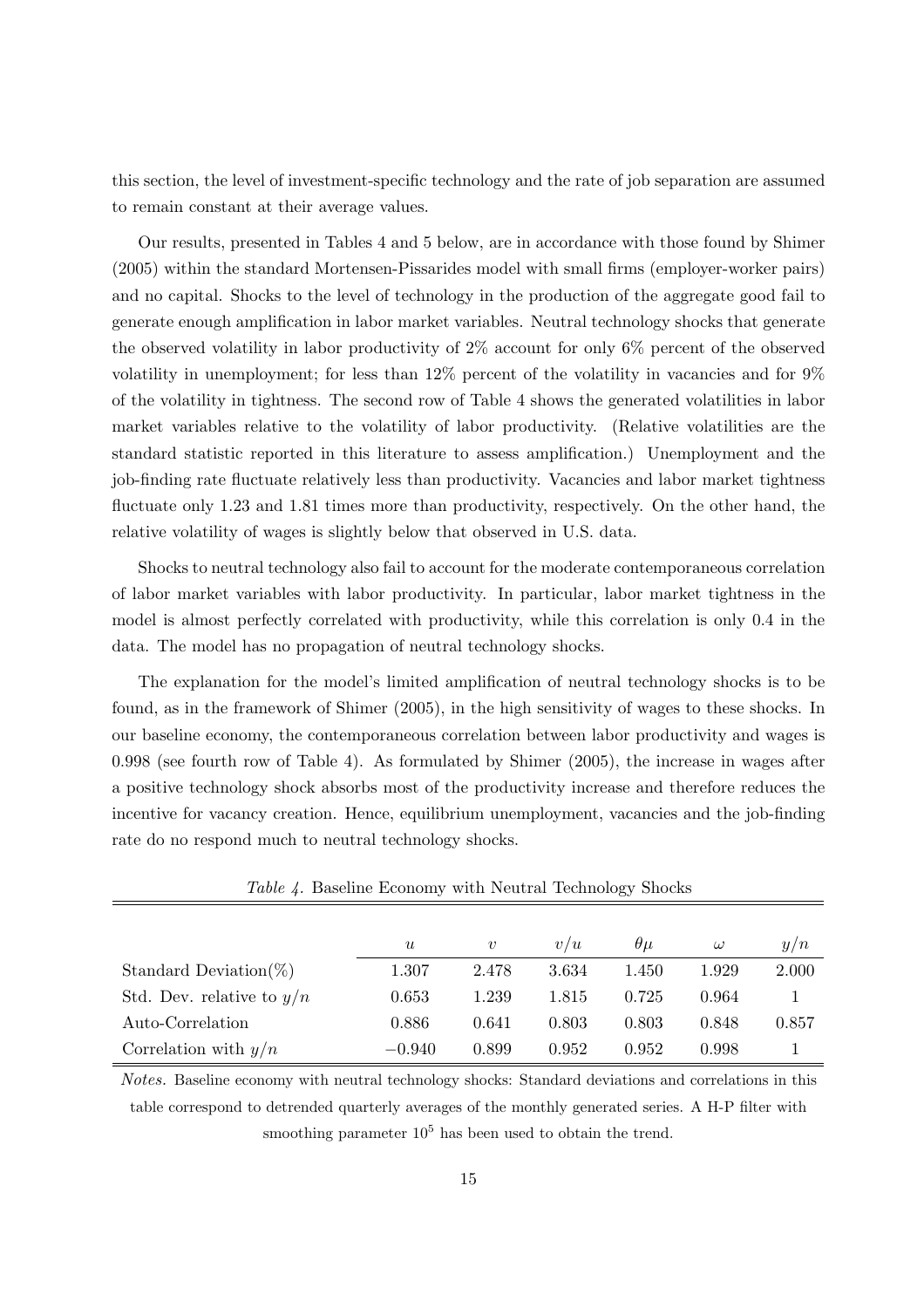As for cross correlations, the baseline economy succeeds at generating the strong correlations between unemployment, vacancies, tightness and the job-finding rate observed in the U.S. economy.

|                           | $\boldsymbol{\mathit{u}}$ | $\boldsymbol{v}$ | v/u      | $\theta\mu$ | y/n      |
|---------------------------|---------------------------|------------------|----------|-------------|----------|
| $\boldsymbol{\mathit{u}}$ |                           | $-0.821$         | $-0.920$ | $-0.920$    | $-0.940$ |
| $\boldsymbol{v}$          |                           |                  | 0.978    | 0.978       | 0.899    |
| v/n                       |                           |                  |          | 0.999       | 0.952    |
| $\theta\mu$               |                           |                  |          |             | 0.952    |
| y/n                       |                           |                  |          |             |          |

Table 5. Baseline Economy with Neutral Technology Shocks

Notes. Neutral Technology Shocks: Cross correlations of simulated variables.

We find it convenient to close this section by taking a further look at the high sensitivity of wages to neutral technology shocks from the dynamics of the firm's flow value of employment [the first expression within the brackets of equation (2.14)] and of the worker's value of unemployment [the second expression within the brackets of equation  $(2.14)$ ]. Under symmetric Nash-bargaining the wage is the average of these two values. Figure 1 below shows the gross flow value of the match for the firm (upper series) and the worker's value of unemployment (lower series) when the model is run for one thousand months. Cyclical components of these values are not only strongly correlated (the correlation coefficient is 0.9944) but show also a strong correlation with the level of neutral technology (the correlation coefficient between the firm's flow value of a match and  $z$ is 0.9902, and the coefficient for the workers' value of unemployment and  $z$  is 0.9982.)

#### 3.1.2 Investment-specific Technology Shocks

We now study business cycle fluctuations in labor market variables in the economy with investment-specific technology shocks and assess the ability of the model to generate amplification. In this section, we shut down shocks to neutral technology and leave shocks to investment-specific technology as the only source of volatility. As explained above, the volatility and persistence of the investment-specific technology process can be estimated from the capital price series (see Greenwood, Hercowitz and Krusell (2000) and Fisher (2007) for details). Thus, unlike neutral technology, whose volatility was set to match the observed volatility in labor productivity, the calibration of investment-specific technology is guided by observed capital price series. Consequently, the question addressed in this section is twofold. First, how much of the observed volatility in labor productivity can be explained by shocks to investment-specific technology? Second, do shocks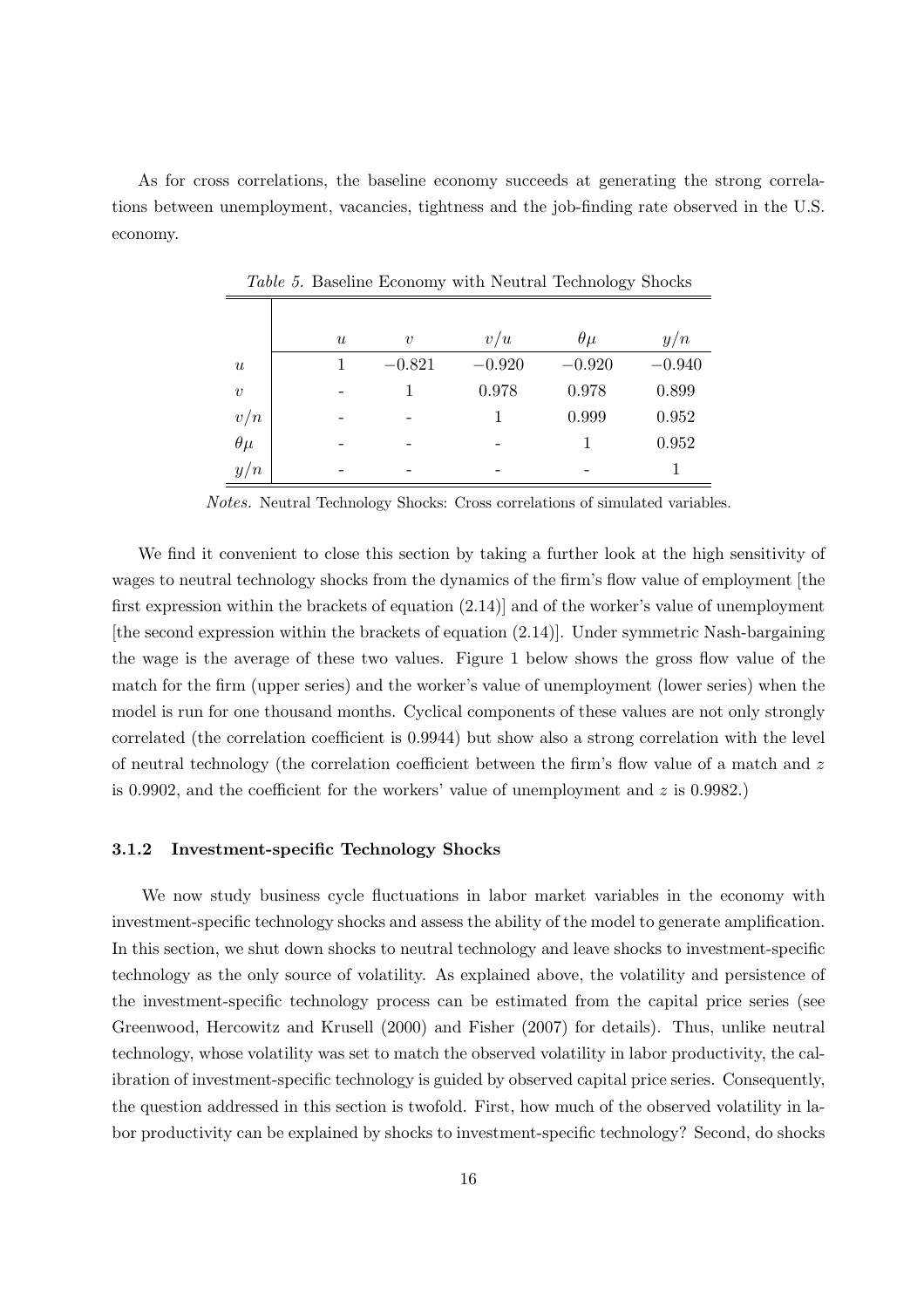to investment-specific technology generate the observed amplification in labor market variables? That is, does the model generate relative volatilities in unemployment, vacancies, tightness and the job-finding rate as those observed in the U.S. economy?

The two parameters to be calibrated in the investment-specific technology process,

$$
\ln q' = \rho_q \ln q + \epsilon_q,\tag{3.2}
$$

are the volatility of  $\epsilon_q$  and the persistence parameter  $\rho_q$ . The volatility of shocks to investmentspecific technology,  $\sigma_{\epsilon_q}$ , is set at 0.0095 in order to match the 2.6% quarterly standard deviation of detrended capital prices of the U.S. economy. The baseline value for the persistence parameter is set at 0.98. Capital prices show high persistence and we have carried out a sensitivity analysis with respect to this parameter. Our results are robust to changes in this parameter.

The results of our exercise are shown in Tables 6 and 7 below. The answer to our first question is in the first row of Table 6: investment-specific technology shocks yield a volatility in labor productivity of 0.8%, thus accounting for 40% of its empirical value. This number agrees with the estimated contribution of investment-specific shocks to output volatility found by Greenwood, Hercowitz and Krusell (2000) and Fisher (2007). These authors use a standard neoclassical model with a Walrasian labor market and find that shocks to investment-specific technology explain about one third of U.S. output volatility.

Our question concerning the extent of labor market volatility generated by shocks to investmentspecific technology is also addressed in Table 6. The volatility of unemployment is 4.15%, which amounts to 22% of the volatility observed in the U.S. economy. The volatility of vacancies is 8.09%, which is 40% of its observed value. As for labor market tightness and the job-finding rate, generated volatilities represent 30% and 40% of the observed values, respectively. The second row of Table 6 presents volatilities relative to the volatility of labor productivity. Relative volatilities are close to the ones observed in U.S. data. For instance, vacancies in our model economy fluctuate 10.05 times more than labor productivity and the job-finding rate fluctuates 5.79 times more. In the U.S. economy these two numbers are 10.1 and 5.9, respectively. Unemployment in the model fluctuates 5.15 times more than productivity, while this number is 9.5 in the U.S. economy. The relative volatility of labor market tightness is 14.4, against 19.1 in the data. Finally, the model matches the observed relative volatility of wages of 1.1.

Correlations of unemployment, vacancies, tightness and the job-finding rate with labor productivity are also in line with the ones observed in U.S. data. In the model, the contemporaneous correlation coefficient between unemployment and labor productivity is  $-0.42$ , against a  $-0.4$ in the data. For the other three variables, the model yields coefficients of around 0.48, against correlations of around 0.4 in the data.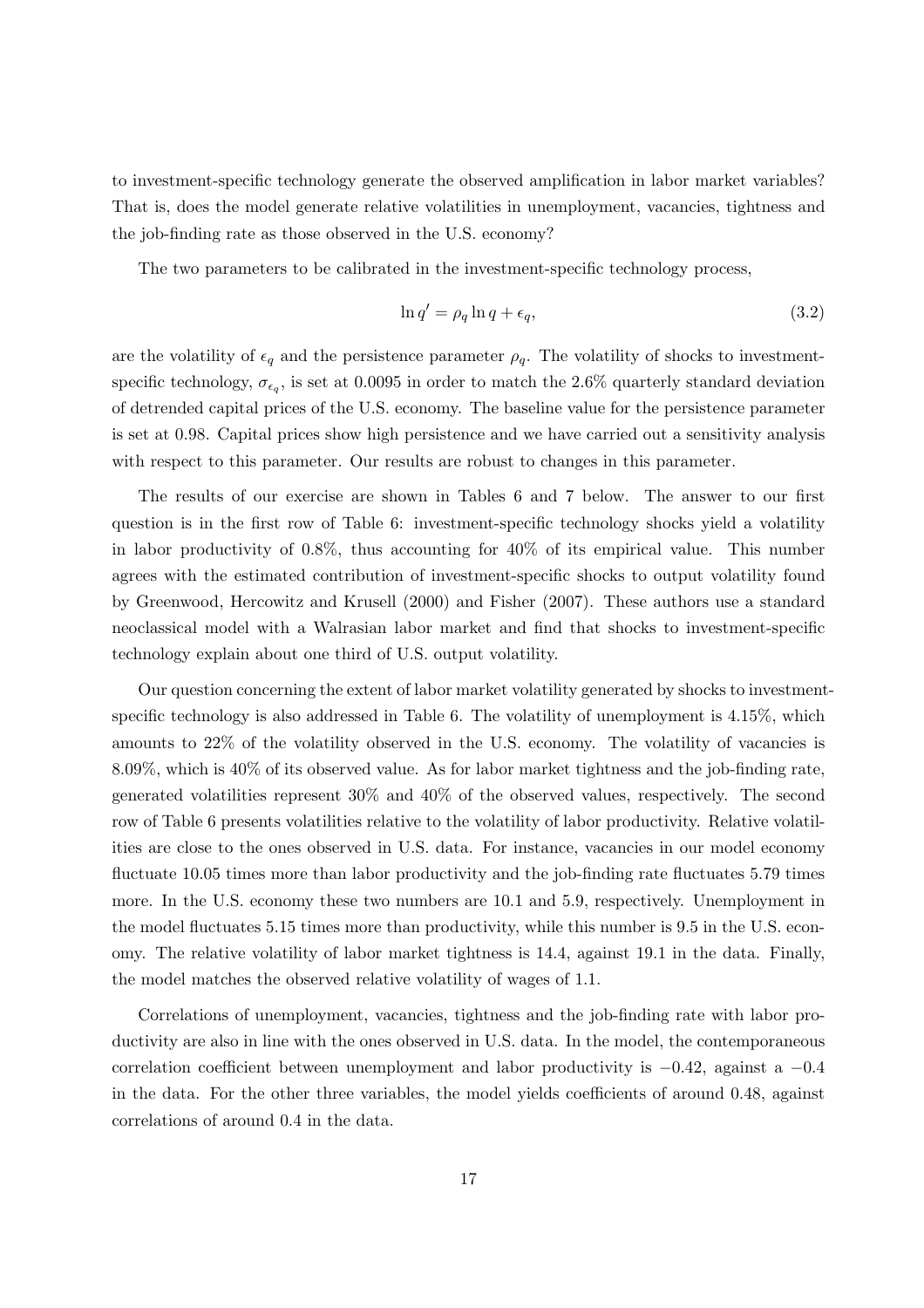|                             | $\boldsymbol{u}$ | $\boldsymbol{v}$ | v/u   | $\theta\mu$ | $\omega$ | y/n   |
|-----------------------------|------------------|------------------|-------|-------------|----------|-------|
| Standard Deviation( $\%$ )  | 4.150            | 8.095            | 11.61 | 4.668       | 0.947    | 0.805 |
| Std. Dev. relative to $y/n$ | 5.155            | 10.05            | 14.42 | 5.798       | 1.176    |       |
| Auto-Correlation            | 0.854            | 0.564            | 0.754 | 0.753       | 0.767    | 0.978 |
| Correlation with $y/n$      | $-0.423$         | 0.472            | 0.481 | 0.481       | 0.901    |       |

Table 6. Baseline Economy with Investment-specific Technology Shocks

Notes. Baseline economy with investment-specific technology shocks: Standard deviations and correlations in this table correspond to detrended quarterly averages of the monthly generated series. A H-P filter with smoothing parameter  $10^5$  has been used to obtain the trend.

The explanation as to why investment-specific technology shocks amplify the volatility of labor market variables stems from adjustment costs and their impact on wages. We will make use of the impulse-responses to a positive investment-specific shock, shown in Figure 2, to explain our results. Unlike shocks to neutral technology, investment-specific shocks introduce a bias in favor of capital by lowering its price. Hence, an increase in  $q$  yields an immediate sharp increase in investment with a consequent increase in adjustment costs. In order to spread out these (convex) costs over time, the firm's optimal policy calls for a delay in the increase of hiring after the increase in  $q$ . That is, the firm first builds up the capital stock, taking advantage of its lower price, and then increases employment. Indeed, both labor productivity and vacancies are humpshaped after an initial drop. These two variables show a prolonged increase before they start decreasing to their steady-state values (see Figure 2). The delayed increase in hiring is fostered by the dampening effect of q on wages. Intra-firm wage bargaining implies that the firm shares adjustment costs with the workers and thus, investment-specific technology shocks do not create a perfect correlation between labor productivity and wages (see fourth row of Table 6). Even though this correlation coefficient is higher than its empirical value, 0.9 against 0.65, it represents a substantial decrease in the sensitivity of wages to labor productivity, as compared to the case of neutral technology shocks. Therefore, unemployment and vacancies respond relatively more to investment-specific shocks than they do to neutral shocks. $6$ 

<sup>&</sup>lt;sup>6</sup>It is worth noting that the initial jump in investment and the drop in productivity at the time of an increase in investment-specific technology are consistent with both plant level and aggregate observations. For instance, Sakellaris (1994) uses data on U.S. manufacturing plants from the Annual Survey of Manufactures and studies plant productivity after factor adjustments. He finds that Total Factor Productivity falls in periods of investment spikes. His hypothesis for this fall is that the investment spike involves the introduction in the plant of new technology embodied in the installed equipment, which may be operated inefficiently in the short run. In our model, the fall in productivity is due to the increased costs of adjusting the new equipment. Hornstein and Krusell (1996) and Greenwood and Yorukoglu (1997) argue that the mid-70's productivity slowdown was caused by the increase in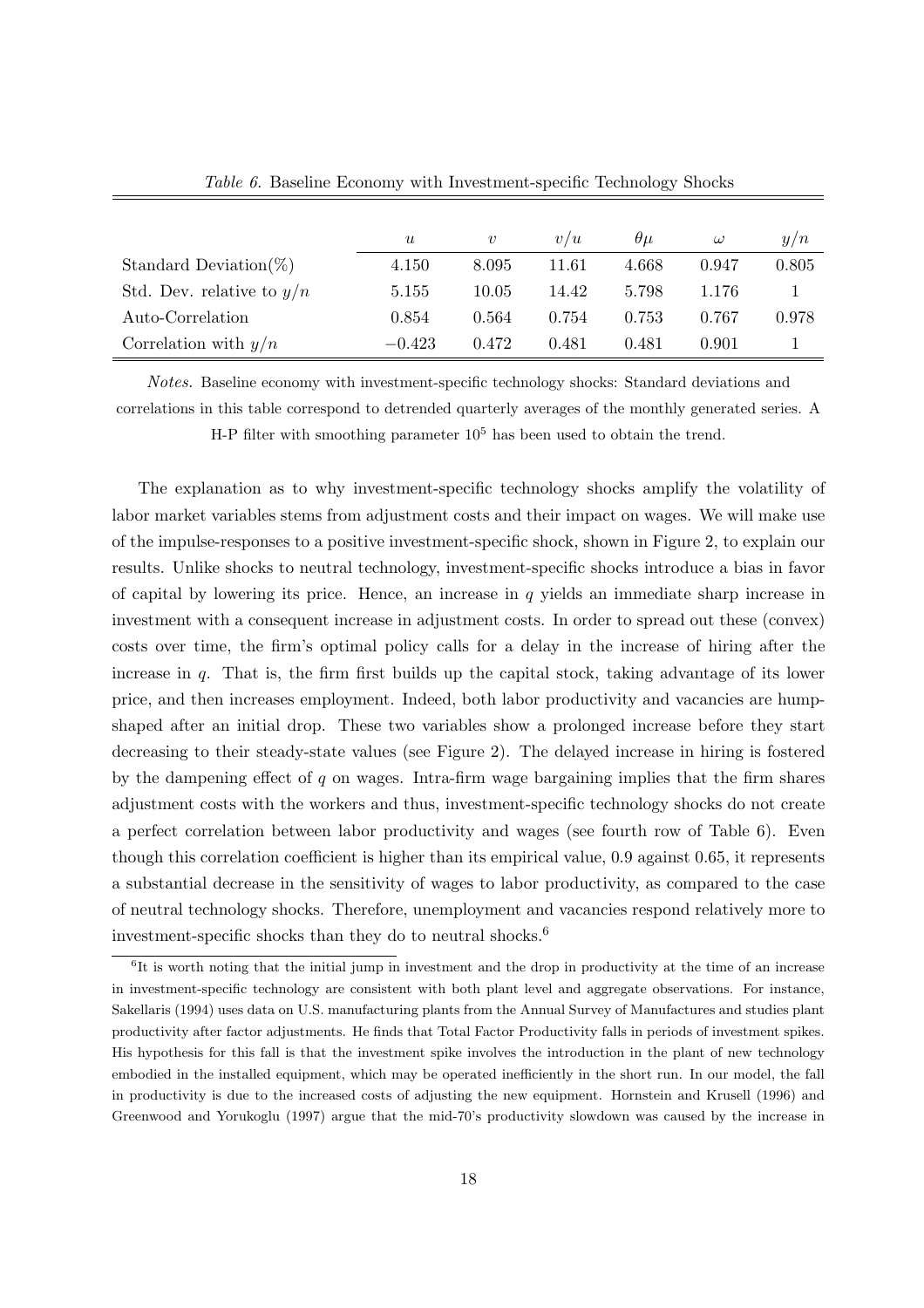Furthermore, the model also does fairly well in accounting for the observed cross correlations between labor market variables. The slope of the Beveridge curve is slightly below the U.S. value. The model yields a contemporaneous correlation coefficient between unemployment and vacancies of  $-0.77$ , against a  $-0.89$  in the data.

|                  | $\boldsymbol{u}$         | $\boldsymbol{v}$ | v/u      | $\theta\mu$ | y/n      |
|------------------|--------------------------|------------------|----------|-------------|----------|
| $\boldsymbol{u}$ |                          | $-0.772$         | $-0.896$ | $-0.895$    | $-0.423$ |
| $\boldsymbol{v}$ | $\overline{\phantom{a}}$ |                  | 0.974    | 0.974       | 0.472    |
| v/n              | -                        |                  |          | 0.999       | 0.481    |
| $\theta\mu$      |                          |                  |          |             | 0.481    |
| y/n              |                          |                  |          |             |          |

Table 7. Baseline Economy with Investment-specific Technology Shocks

Notes. Investment-specific technology shocks: Cross correlations of simulated variables.

We close this section by showing the dynamics of the firm's and workers' values determining the wage (see Figure 3 below). Unlike the case of neutral technology shocks, the cyclical components of these two values are not perfectly correlated (the correlation coefficient is 0.6375). Moreover, the correlation of the cyclical component of each of these values with the level of investmentspecific technology is also substantially lower than under neutral-technology shocks. Thus, the correlation coefficient between the firm's flow value of a match and  $q$  is 0.4696 and between the worker's value of unemployment and q is only  $-0.1727$ . This latter value implies a low feedback from the value of unemployment to the current wage, contrary to what we observe in the economy with neutral-technology shocks.

#### 3.1.3 Shocks to Neutral, Investment-specific Technology and Job Separation

In this section we study labor market dynamics in the economy with three sources of volatility: two technology shocks —neutral and investment-specific— and shocks to the rate of job separation,  $\lambda$ . Fluctuations in job separation in the U.S. economy are large and their contribution to labor market volatility has been widely acknowledged in the literature. Fujita and Ramey (2008) estimate that contemporaneous fluctuations in the separation rate explain an important fraction of fluctuations in U.S. unemployment.

investment-specific technology of the mid 70's. They point to adoption and learning as the main mechanisms for the productivity slowdown.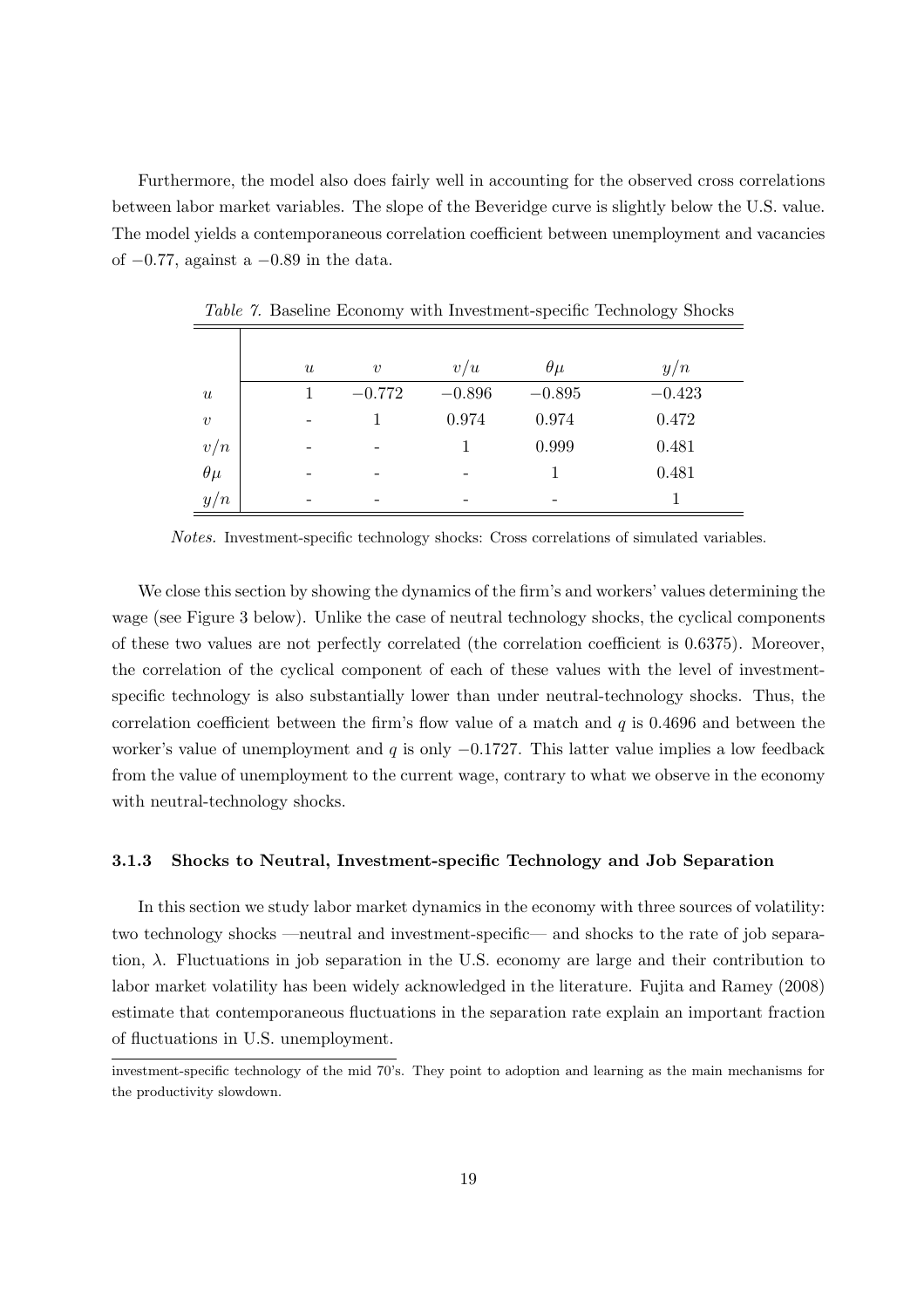The exercise we carry out in this section proceeds as follows. The exogenous process for job separation, which we rewrite here for convenience, is,

$$
\ln \lambda' = (1 - \rho_{\lambda}) \ln \hat{\lambda} + \rho_{\lambda} \ln \lambda + \epsilon_{\lambda}, \tag{3.3}
$$

where  $\epsilon_{\lambda} \sim N(0, \sigma_{\epsilon_{\lambda}})$ . This is the process used by Ramey (2008) in Section 2.2 of his paper. First, we calibrate the two parameters  $\rho_{\lambda}$  and  $\sigma_{\epsilon_{\lambda}}$  in the job separation process so that we match the persistence and volatility of job separation in the 1951-2003 U.S. economy. For this period, the cyclical component of job separation yields a first-order autocorrelation coefficient of 0.733, and a volatility of 7.5% [see Shimer (2005)]. As for the investment-specific technology process we use the same calibration as in the previous subsection. Finally, we recalibrate the volatility of the neutral technology shock so that the standard deviation of labor productivity equals 2% in the model economy. That is, while the volatilities of the innovations to  $\lambda$  and q are set to match the observed volatilities in job separation and in capital prices, respectively, the volatility of innovations to z is chosen as the residual to match the volatility of U.S. labor productivity. Following this procedure, the values obtained for  $\rho_{\lambda}$ ,  $\sigma_{\epsilon_{\lambda}}$  and  $\sigma_{\epsilon_{z}}$  are 0.85, 0.043 and 0.007, respectively.

Tables 8 and 9 present volatilities and correlations of labor market variables in our baseline economy with two technology shocks and a job separation shock. As shown in the first row of Table 8, the model explains a substantial fraction of observed labor market volatility. In particular, the model accounts for 43% of the observed volatility in unemployment, 78% of the volatility in vacancies, 45% of the volatility in tightness and 61% of the volatility in the job-finding rate. The volatility of wages in the model is 97% of its empirical value. The model also accounts for the mild correlation between labor productivity and unemployment, vacancies, tightness and the job-finding rate.

| <i>rative of Dasemie Economy with Three Sources of Volating</i> |                  |                  |        |             |          |       |
|-----------------------------------------------------------------|------------------|------------------|--------|-------------|----------|-------|
|                                                                 |                  |                  |        |             |          |       |
|                                                                 | $\boldsymbol{u}$ | $\boldsymbol{v}$ | v/u    | $\theta\mu$ | $\omega$ | y/n   |
| Standard Deviation( $\%)$                                       | 8.100            | 15.795           | 16.912 | 7.281       | 2.136    | 2.000 |
| Std. Dev. relative to $y/n$                                     | 4.050            | 7.897            | 8.456  | 3.640       | 1.068    |       |
| Auto-Correlation                                                | 0.764            | 0.346            | 0.536  | 0.519       | 0.654    | 0.874 |
| Correlation with $y/n$                                          | $-0.302$         | 0.284            | 0.401  | 0.391       | 0.890    |       |

Table 8. Baseline Economy with Three Sources of Volatility

Notes. Baseline economy with two technology shocks and a job separation shock: Standard deviations and correlations in this table correspond to detrended quarterly averages of the monthly generated series.

A H-P filter with smoothing parameter  $10^5$  has been used to obtain the trend.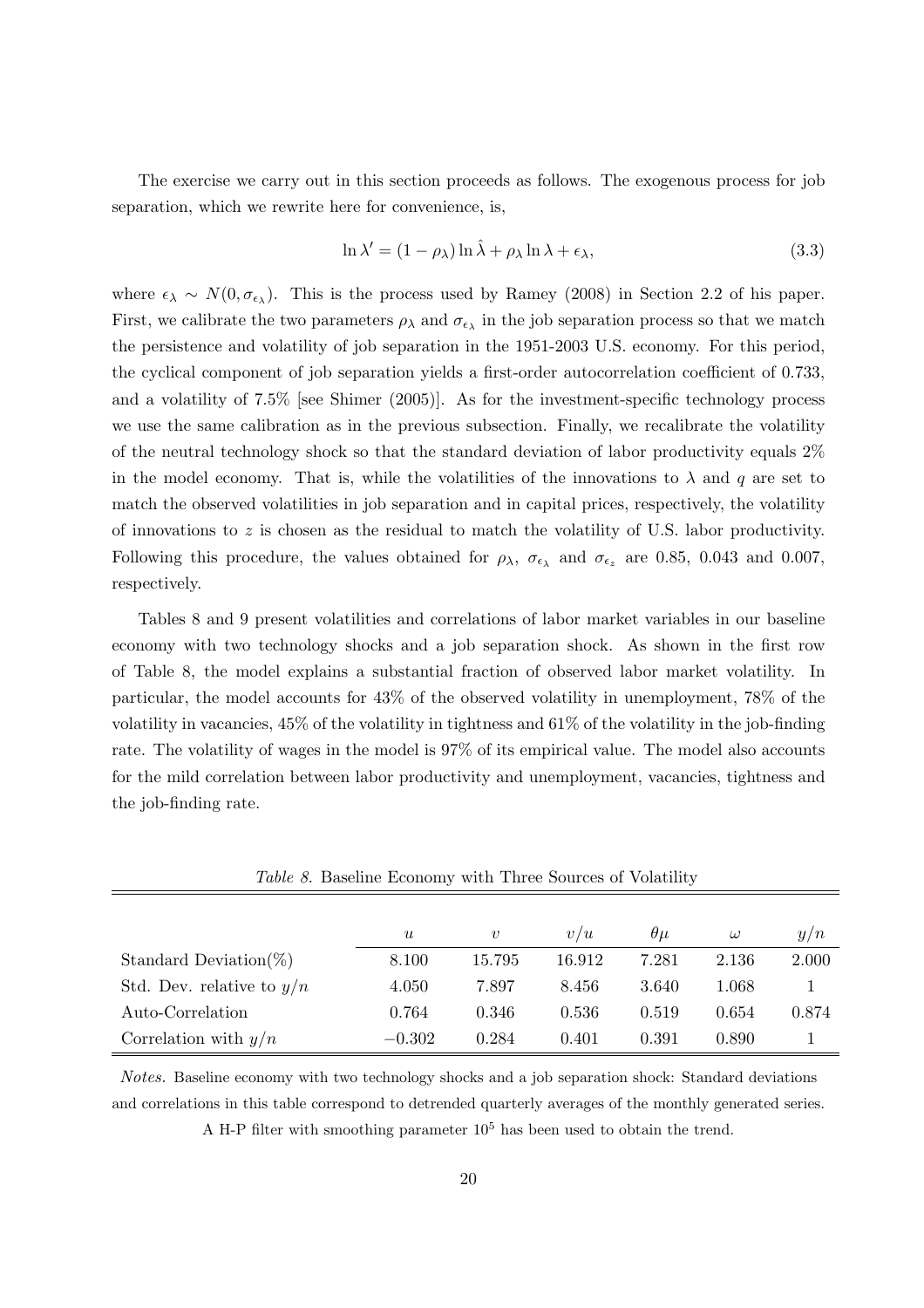Cross correlations are presented in Table 9. As already shown by many authors  $-e.g.$  Cole and Rogerson (1999), Shimer (2005) and Ramey (2008)— shocks to the exogenous rate of job separation generate a counterfactual upward-sloping Beveridge curve. In our model economy this slope is 0.172. It should be noted that the positive unemployment-vacancy correlation is not a result specific to our model nor to the assumption of exogenous separation. Ramey (2008) solves a version of the search-and-matching model with small firms and shocks to the exogenous rate of job separation and obtains a correlation between unemployment and vacancies of 0.75. In a specification of his model with endogenous separation the value for this correlation is as high as 0.92.

|                               |                  |                     | Table 9. Baseline Economy with Three Sources of Volatility |             |          |
|-------------------------------|------------------|---------------------|------------------------------------------------------------|-------------|----------|
|                               |                  |                     |                                                            |             |          |
|                               | $\boldsymbol{u}$ | $\boldsymbol{\eta}$ | v/u                                                        | $\theta\mu$ | y/n      |
| $\boldsymbol{u}$              |                  | 0.172               | $-0.332$                                                   | $-0.304$    | $-0.302$ |
| $\boldsymbol{v}$              |                  |                     | 0.879                                                      | 0.880       | 0.284    |
| v/n                           |                  |                     |                                                            | 0.991       | 0.401    |
| $\overset{\prime}{\theta\mu}$ |                  |                     |                                                            |             | 0.391    |
| y/n                           |                  |                     |                                                            |             |          |

Notes. Baseline economy with two technology shocks and a job separation shock: Cross correlations of simulated variables.

In light of the results in this paper and in some recent papers in this literature, it may be said that the puzzle on labor market fluctuations is more about correlations than about volatilities. In other words, the question is not so much whether the search-and-matching model generates amplification in labor market variables as whether it generates amplification with the right correlations. A better understanding of the flow into unemployment seems to be crucial to answer this latter question.

#### 3.2 The Response of Unemployment to Labor Market Policy

We now turn to the sensitivity of unemployment with respect to unemployment benefits. As pointed out recently by Costain and Reiter (2008), the unemployment puzzle is not only about volatilities but also about the sensitivity of unemployment to policy, particularly to unemployment benefits. Besides citing a large body of empirical studies aimed at estimating this sensitivity, these authors also conduct their own estimation using low-frequency cross-country data from 1960 to 1999. They find that the long-run semi-elasticity of unemployment with respect to benefits ranges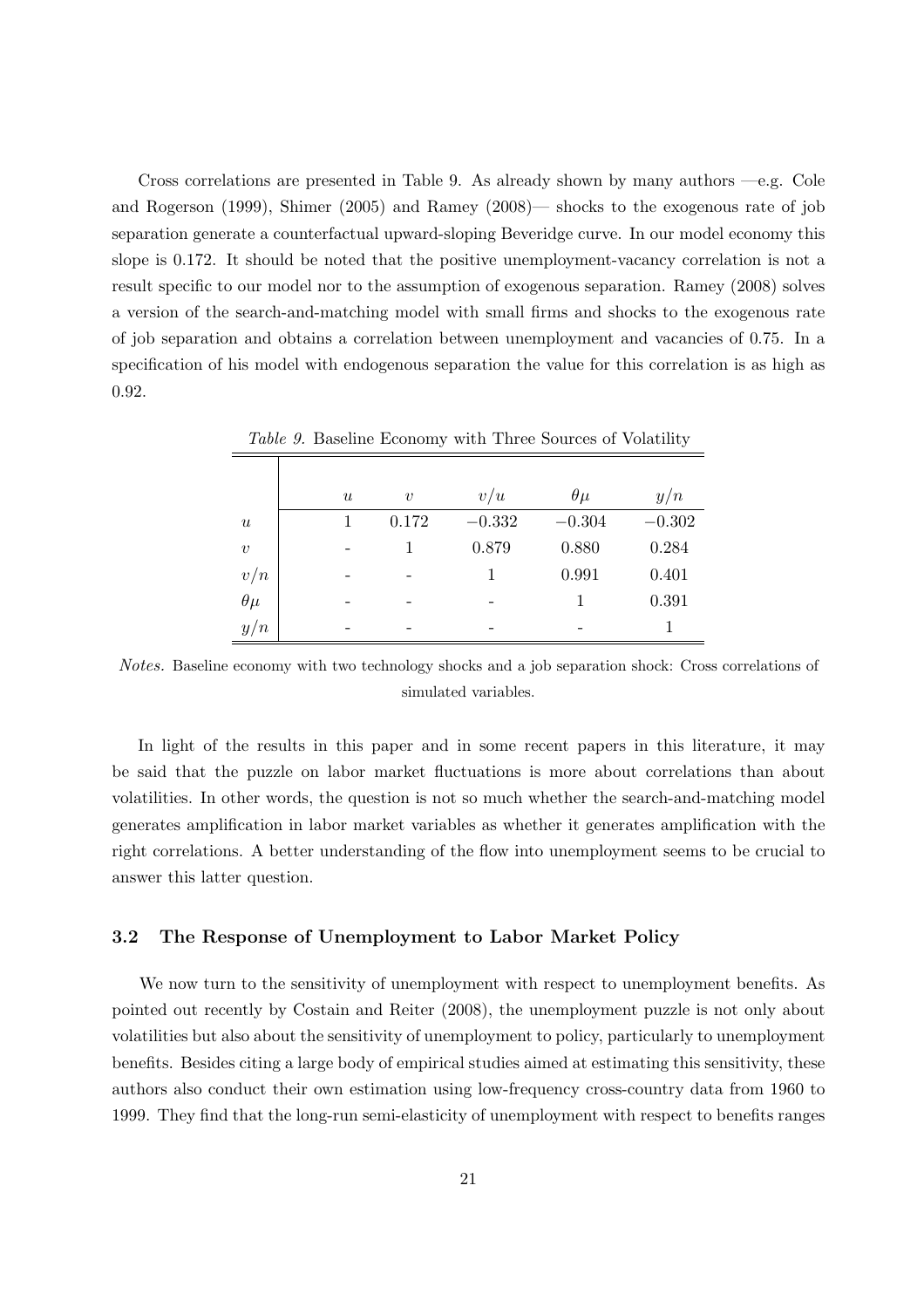from 1.33 to 2.45, depending upon whether controls for country or time effects are included or not.

In our benchmark economy, the long-run semi-elasticity of unemployment with respect to the replacement rate,  $\frac{\triangle u}{\triangle b}$ 1  $\frac{1}{u}$ , is equal to 1.1. This number is in the lower bound of empirical estimates, implying that in our calibration there is still room to increase unemployment benefits, which will allow us to generate even more volatility in labor market variables with investment-specific technology shocks, without creating an excessive sensitivity of unemployment to benefits.

### 4 Conclusions

In the vast majority of the literature on search-and-matching models of the labor market, production takes place in small firms (employer-worker pairs) — the Mortensen-Pissarides model<sup>7</sup>. The productivity of the worker is assumed to follow an exogenous process and capital is typically left out of the analysis. We depart from this framework by assuming large firms, which invest in capital, create vacancies to hire new workers and pay adjustment costs. We assume that wages are the outcome of a Nash-bargaining problem between the firm and the workers. Our main focus is on the business-cycle fluctuations of labor market variables. To this aim, we assume that the levels of neutral and investment-specific technologies are subject to shocks. A key feature of our model is that investment and hiring rates interact in the determination of total adjustment costs. Empirical support for this interaction has been recently offered by Merz and Yashiv (2007) using U.S. data.

While neutral technology shocks have only a small impact on labor market variables, shocks to investment-specific technology generate sizable fluctuations in unemployment, vacancies, labor market tightness and the worker's job finding rate. In our economy, fluctuations in labor market variables are not associated with an implausible elasticity of unemployment to unemployment benefits.

By bringing the neoclassical firm to the center stage of the search-and-matching model, we show that volatility in labor market variables can be amplified without abandoning the assumption of continuous Nash-wage bargaining. Even though the model we explored in this paper is rather stylized, it allows us to gain new insights on the effect of investment-specific technology shocks on labor market volatility. There are, however, many dimensions along which the model can be extended and improved. The model, like many others in the literature, fails to account for the strong, negative correlation between unemployment and vacancies over the business cycle when job separation is non-constant.

<sup>7</sup>See Mortensen and Pissarides (1994) and Pissarides (2000).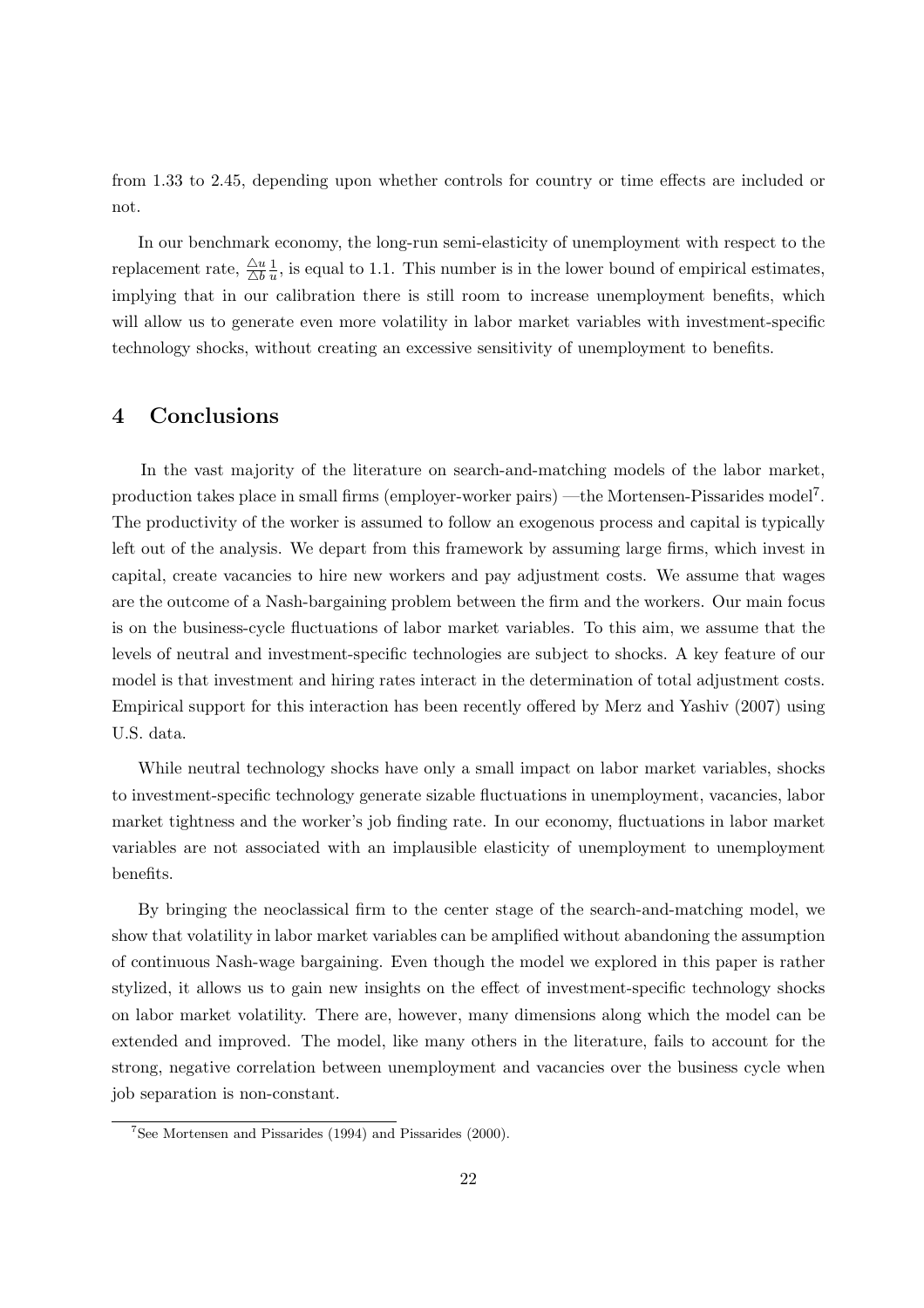## References

- [1] Abowd, J.M. and Zellner, A. (1985), "Estimating Gross Labor-Force Flows," Journal of Business and Economic Statistics, 3, pp. 254–283.
- [2] Andolfato, D. (1996), "Business Cycles and Labor-market Search," American Economic Review, 86(1), pp. 112-132.
- [3] Cahuc, P. and Wasmer, E. (2001), "Does Intra-firm Bargaining Matter in the Large Firm's Matching Model?," Macroeconomic Dynamics, 4, pp. 742–747.
- [4] Cole, H. and Rogerson, R. (1999), "Can the Mortensen-Pissarides Model Match the Business Cycle Facts," International Economic Review, 40, pp. 933-960.
- [5] Contreras, J.M. (2006a), "An Empirical Model of Factor Adjustment Dynamics," mimeo.
- [6] Contreras, J.M. (2006b), "Costs of Adjusting Production Factors: The Case of a Glass Mould Company," mimeo.
- [7] Costain, J. and Reiter, M. (2008), "Business Cycles, Unemployment Insurance and the Calibration of Matching Models," Journal of Economic Dynamics and Control, 32(4), pp. 1120- 1155.
- [8] De Bock, R. (2007), "Investment-specific Technology Shocks and Labor Market Frictions," mimeo.
- [9] Elsby, M.W.L. and Michaels, R. (2008), "Marginal Jobs, Heterogeneous Firms & Unemployment Flows," mimeo.
- [10] Fisher, J. (2006), "The Dynamic Effects of Neutral and Investment-specific Technology Shocks," Journal of Political Economy, 114(3), pp. 413-452.
- [11] Fujita, S. and Ramey, G. (2008), "The Cyclicality of Separation and Job Finding Rates, International Economic Review, Forthcoming.
- [12] Gertler, M. and Trigari, A. (2007), "Unemployment Fluctuations with Staggered Nash Wage Bargaining," mimeo.
- [13] Greenwood, J., Hercowitz, Z. and Krusell, P. (1997), "Long-run Implications of Investmentspecific Technological Change," American Economic Review, 87(3), pp. 342-362.
- [14] Greenwood, J., Hercowitz, Z. and Krusell, P. (2000), "The Role of Investment-specific Technological Change in the Business Cycle," European Economic Review, 44(1), pp. 91-115.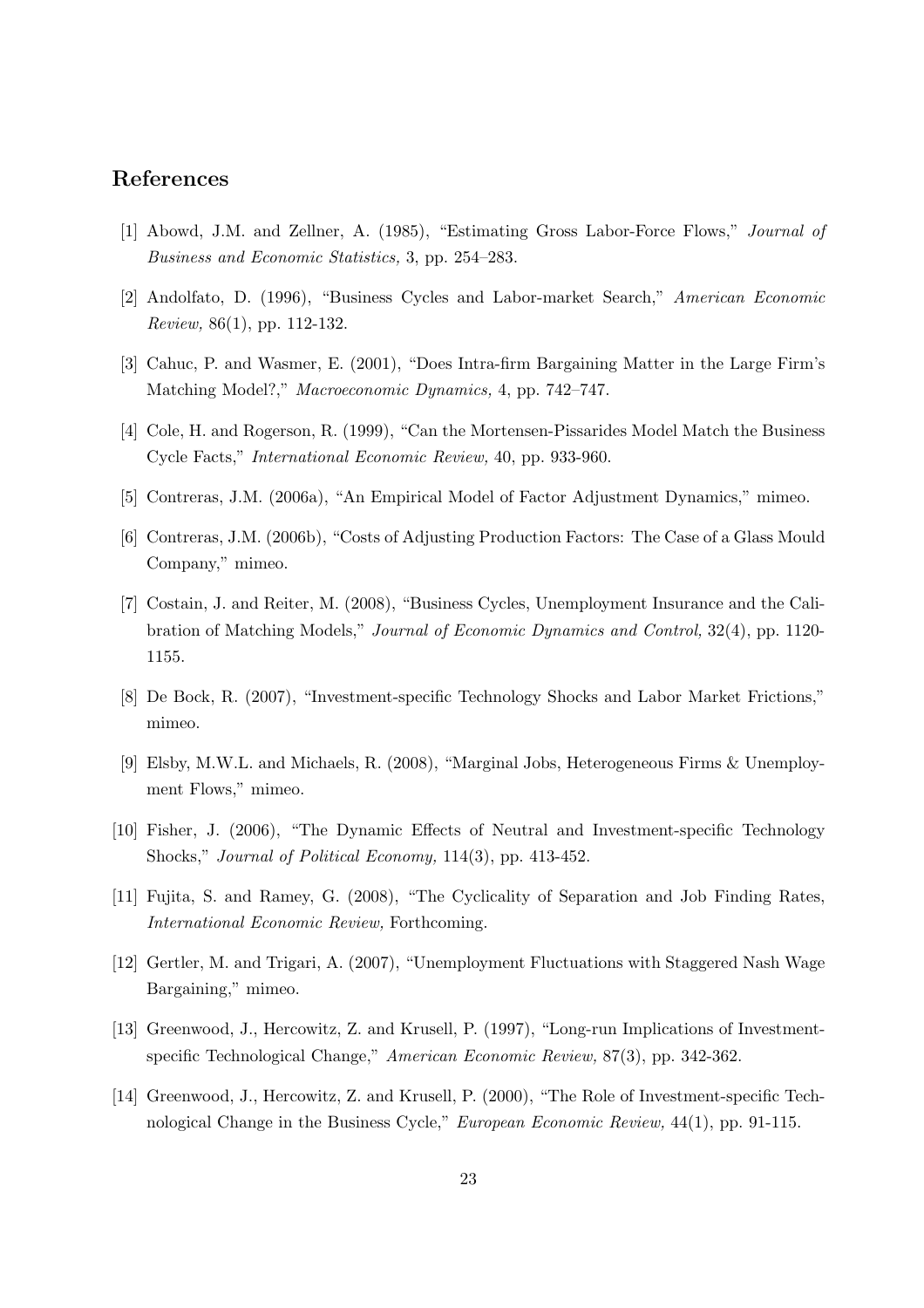- [15] Greenwood, J., and Yorukoglu, M. (1997), "1974," Carnegie-Rochester Conference Series on Public Policy, 46, pp. 49-95.
- [16] Haefke, C., Sonntag, M. and van Rens, T. (2008), "Wage rigidity and Job Creation," mimeo.
- [17] Hagedorn, M. and Manovskii, I. (2008), "The Cyclical Behavior of Equilibrium Unemployment and Vacancies Revisited," American Economic Review, 98(4), pp. 1692-1706.
- [18] Hall, R. (2005), "Employment Fluctuations with Equilibrium Wage Stickiness," American Economic Review, 95(1), pp. 50-65.
- [19] Hall, R. and Milgrom, P.R. (2008), "The Limited Influence of Unemployment on the Wage Bargain," American Economic Review, 98(4), pp. 1653-1674.
- [20] Hornstein, A. and Krusell, P. (1996), "Can Technology Improvements Cause Productivity Slowdowns?," NBER Macroeconomics Annual, 11, pp. 209-259.
- [21] Hornstein, A., Krusell, P. and Violante, G. (2007), "Modelling Capital in Matching Models: Implications for Unemployment Fluctuations," mimeo.
- [22] Kennan, J. (2006), "Private Information, Wage Bargaining and Employment Fluctuations," NBER Working Paper 11967.
- [23] Krause, M.U. and Lubik, T.A. (2007), "Does Intra-firm Bargaining Matter for Business Cycle Dynamics?," manuscript.
- [24] Ladrón-de-Guevara, A., Ortigueira, S. and Santos, M. S. (1999), "A Two-sector Model of Endogenous Growth with Leisure," Review of Economic Studies, 66(3), pp. 609-631.
- [25] Letterie, W.A., Pfann, G.A. and Polder, J.M. (2004), "Factor Adjustment Spikes and Interrelation: An Empirical Investigation," Economic Letters, 85, pp. 145-150.
- [26] Menzio, G. (2005), "High-Frequency Wage Rigidity," mimeo.
- [27] Merz, M. (1995), "Search in the Labor Market and the Real Business Cycle," Journal of Monetary Economics, 36(2), pp. 269-300.
- [28] Merz, M. and Yashiv, (2007), "Labor and the Market Value of the Firm," American Economic Review, 97(4), pp. 1419-1431.
- [29] Michelacci, C. and Lopez-Salido, J.D. (2007), "Technology Shocks and Job Flows," Review of Economic Studies, 74, pp. 1195-1227.
- [30] Moen, E.R. and Rosen, A. (2006), "Incentives in Competitive Search Equilibrium and Wage Rigidity," CEPR Discussion Paper 5554.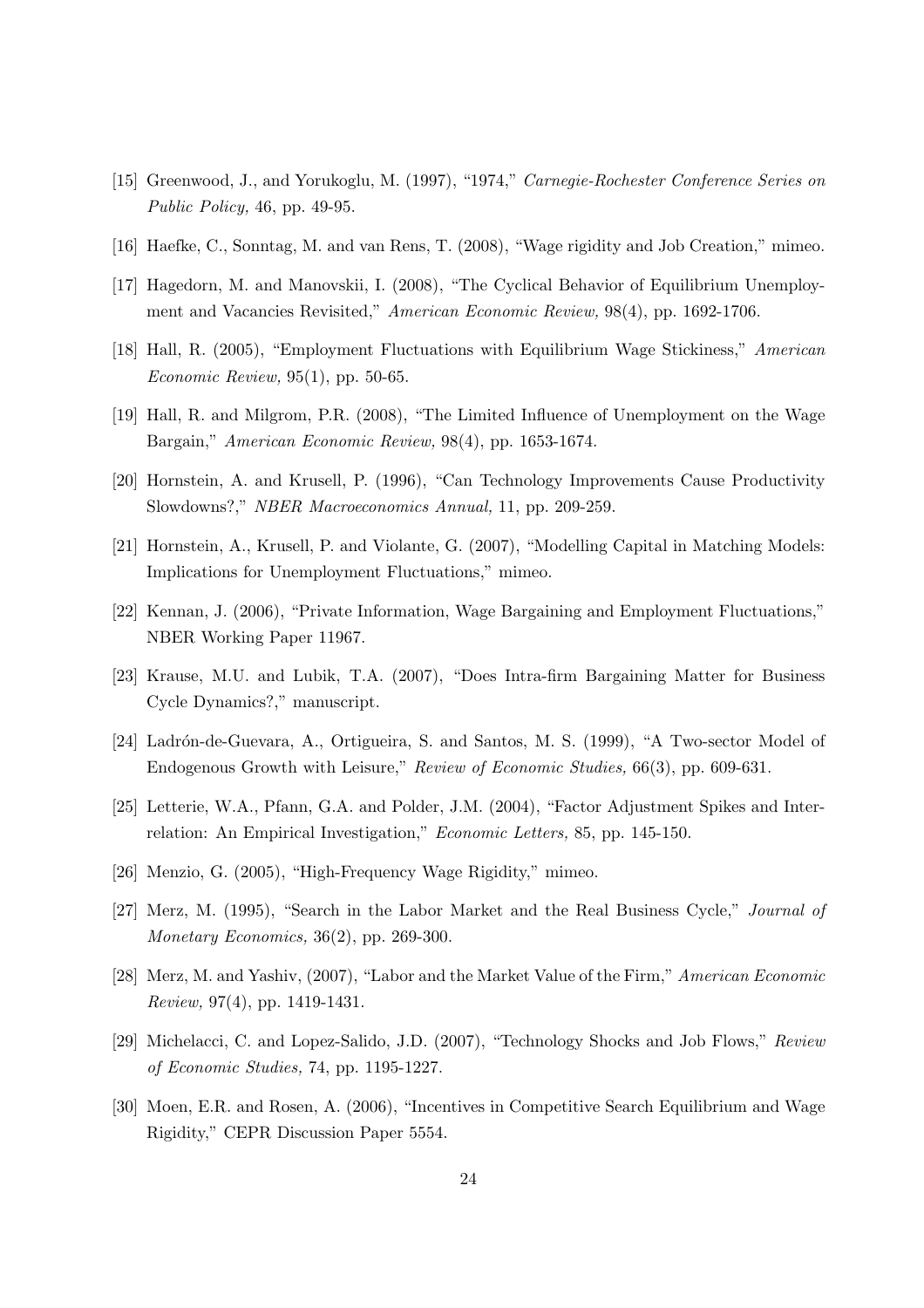- [31] Mortensen, D. T. and Pissarides, C. (1994), "Job Creation and Job Destruction in the Theory of Unemployment," Review of Economic Studies, 61(3), pp. 397-415.
- [32] Petrongolo, B. and Pissarides, C. (2001), "Looking into the Black Box: A Survey of the Matching Function," Journal of Economic Literature, 39(2), pp. 390-431.
- [33] Pissarides, C. (2000), Equilibrium Unemployment Theory, 2nd ed. Cambridge, MA: MIT Press.
- [34] Pissarides, C. (2008), "The Unemployment Volatility Puzzle: Is Wage Stickiness the Answer?," mimeo.
- [35] Ramey, G. (2008), "Exogenous vs. Endogenous Separation," mimeo.
- [36] Reiter, M. (2008), "Embodied Technical Change and the Fluctuations of Wages and Unemployment, Scandinavian Journal of Economics, 109(4), pp. 695-721.
- [37] Rotemberg, J. (2006), "Cyclical Wages in a Search-and-Bargaining Model with Large Firms," mimeo.
- [38] Rudanko, L. (2008), "Labor Market Dynamics under Long Term Wage Contracting," mimeo.
- [39] Sakellaris, P. (2004), "Patterns of Plant Adjustment," Journal of Monetary Economics, 51, pp. 425-450.
- [40] Silva, J.I. and Toledo, M. (2007), "Investment-specific Shocks and Cyclical Fluctuations in the Labor Market," mimeo.
- [41] Shimer, R. (2005), "The Cyclical Behavior of Equilibrium Unemployment, Vacancies and Wages: Evidence and Theory," American Economic Review, 95(1), pp. 25-49.
- [42] Skiba, A. K.(1978), "Optimal Growth with a Convex-concave Production Function," Econometrica, 46(3), pp. 527-539.
- [43] Stole, L.A. and Zwiebel, J. (1996a), "Intra-firm Bargaining under Non-binding Contracts," Review of Economic Studies, 63, pp. 375–410.
- [44] Stole, L.A. and Zwiebel, J. (1996b), "Organizational Design and Technology Choice under Intra-firm Bargaining," American Economic Review, 86, pp. 195–222.
- [45] Yashiv, E. (2008), "U.S. Labor Market Dynamics and the Business Cycle," mimeo.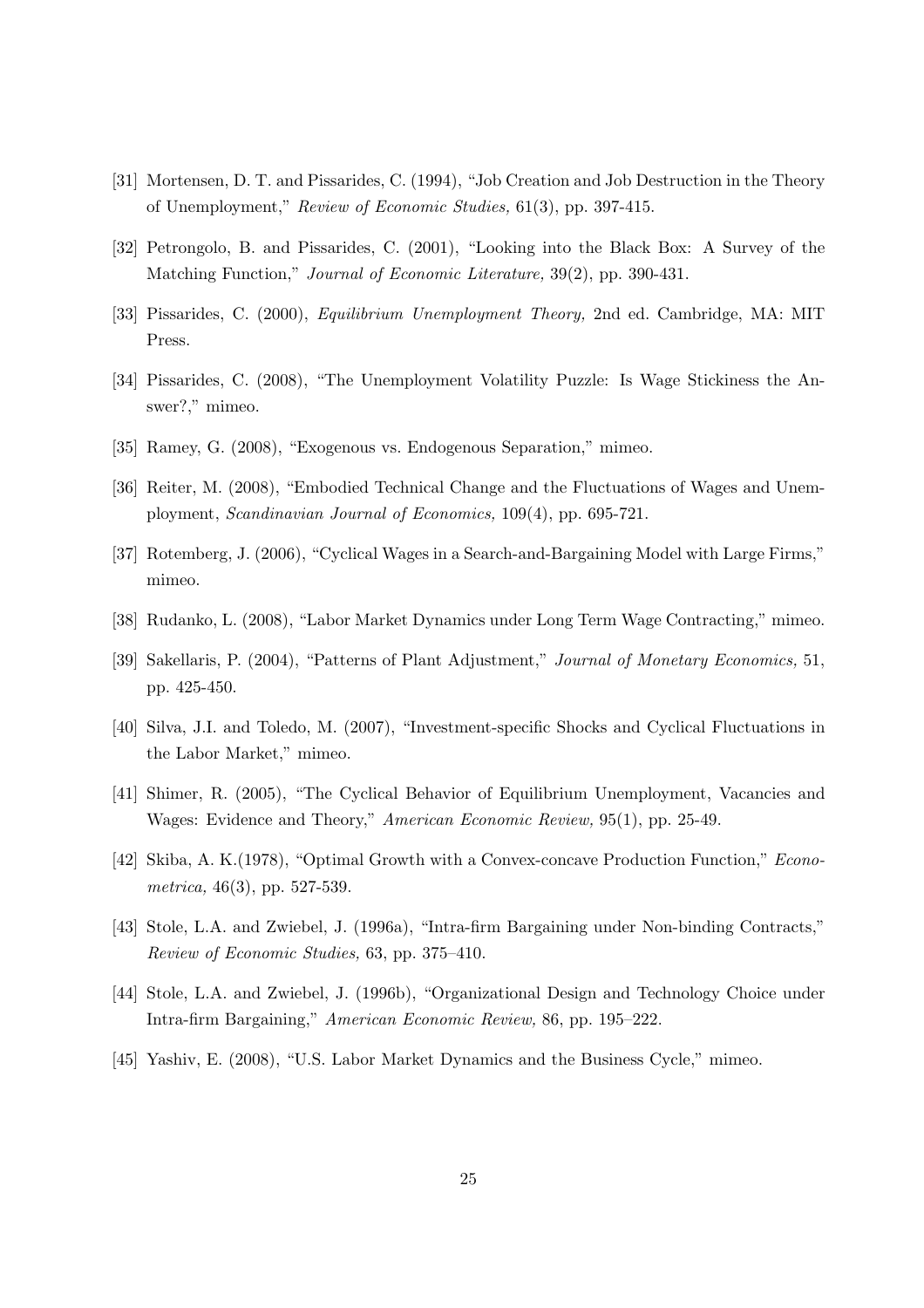## 5 Appendix

Proof of the Proposition: Equation (2.14) is a linear, first-order differential equation and its solution can be found analytically. Since the worker's outside value is independent of the firm's level of employment, n, it follows that if  $\hat{\omega}$  is the general solution to,

$$
\omega(v,i,s,S) = \frac{1}{2} \left[ F_n - \omega_n(v,i,s,S)n - H_n(v,i,s,S) \right],
$$
\n(5.1)

then,  $\omega = \hat{\omega} + \frac{1}{2}$  $\overline{2}$ h  $b + \theta \mu \beta E \hat{W}'$ is the general solution to (2.14).

To solve equation (5.1), we re-arrange terms and write it as,

$$
\omega_n = -\frac{2}{n}\,\omega + \frac{F_n}{n} - \frac{H_n}{n}.\tag{5.2}
$$

Therefore,  $\hat{\omega}$  is the solution to (5.2) if and only if,

$$
\hat{\omega}_n e^{\int (2/n)dn} + (2/n)\hat{\omega}e^{\int (2/n)dn} = \left(\frac{F_n}{n} - \frac{H_n}{n}\right)e^{\int (2/n)dn} \tag{5.3}
$$

that is, if and only if,

$$
\frac{d}{dn}\left(\hat{\omega}e^{\int (2/n)dn}\right) = \left(\frac{F_n}{n} - \frac{H_n}{n}\right)e^{\int (2/n)dn}.\tag{5.4}
$$

Multiplying through by  $dn$  and integrating, we get,

$$
\hat{\omega} = \psi e^{-\int (2/n)dn} + e^{-\int (2/n)dn} \int \left(\frac{F_n}{n} - \frac{H_n}{n}\right) e^{\int (2/n)dn} dn,\tag{5.5}
$$

where  $\psi$  is a constant of integration. For our parameterized economy, the integral in the last term of (5.5) can be solved. First,  $e^{\int (2/n)dn} = e^{2\ln(n)} = n^2$ . Then, using the functional forms specified in Section 2.6 we have that,

$$
e^{-\int (2/n)dn} \int \frac{F_n}{n} e^{\int (2/n)dn} dn = n^{-2} \int (1-\alpha) z A k^{\alpha} n^{1-\alpha} dn = \frac{1-\alpha}{2-\alpha} z A k^{\alpha} n^{-\alpha}
$$
(5.6)

and

$$
-e^{-\int (2/n)dn} \int \frac{H_n}{n} e^{\int (2/n)dn} dn = n^{-2} \int a_2 \frac{iq}{k} \frac{\mu v}{n} dn = a_2 \frac{iq}{k} \frac{\mu v}{n} \frac{\ln(n)}{n}.
$$
 (5.7)

After plugging the last two expressions back into  $(5.5)$  we obtain  $\hat{\omega}$ . Finally, adding the worker's reservation wage to this solution we obtain the wage function shown in the Proposition in the text.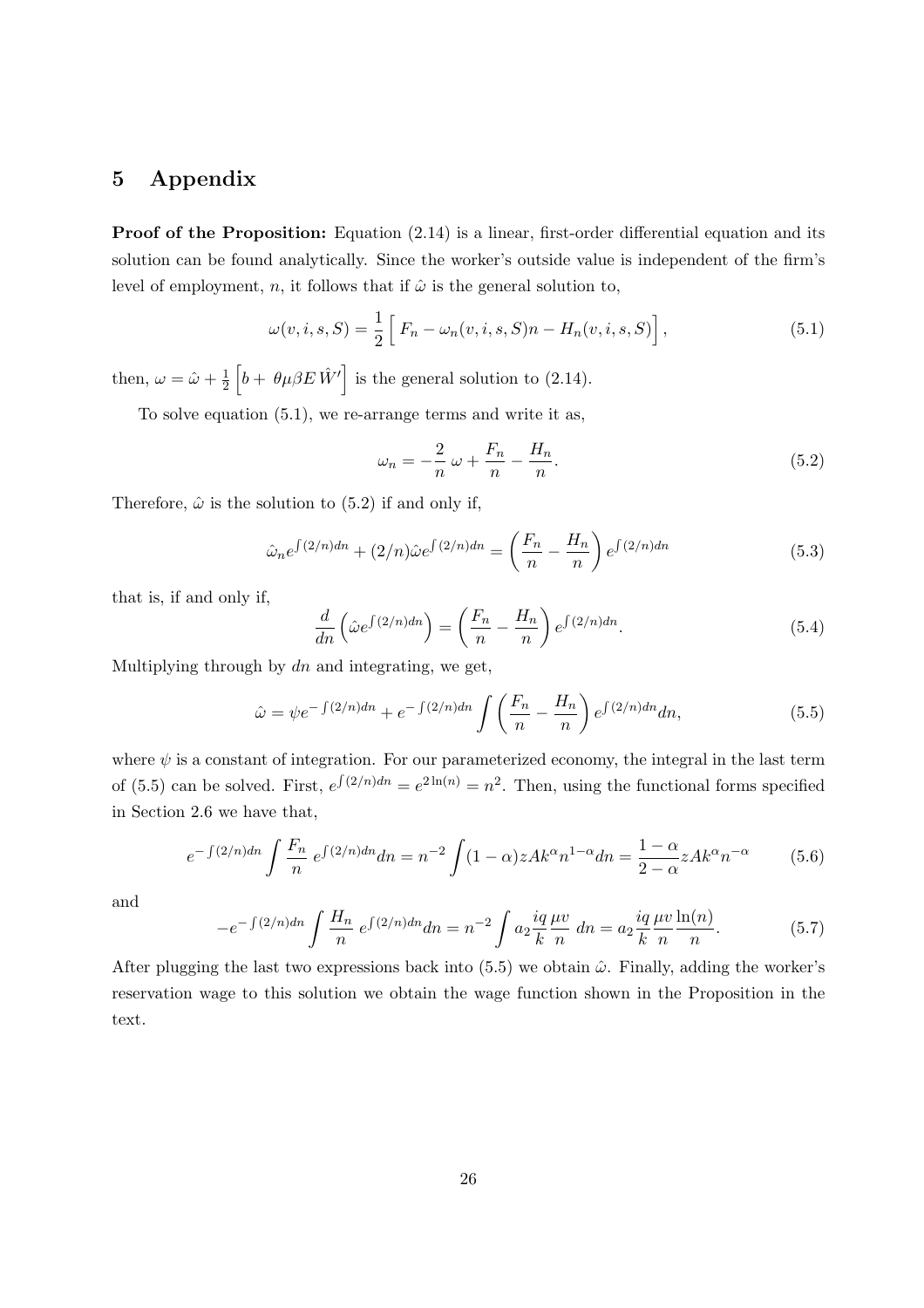

Figure 1: Figure 1 plots the firm's flow value of a match (upper series) and the worker's value of unemployment in our baseline economy under neutral technology shocks.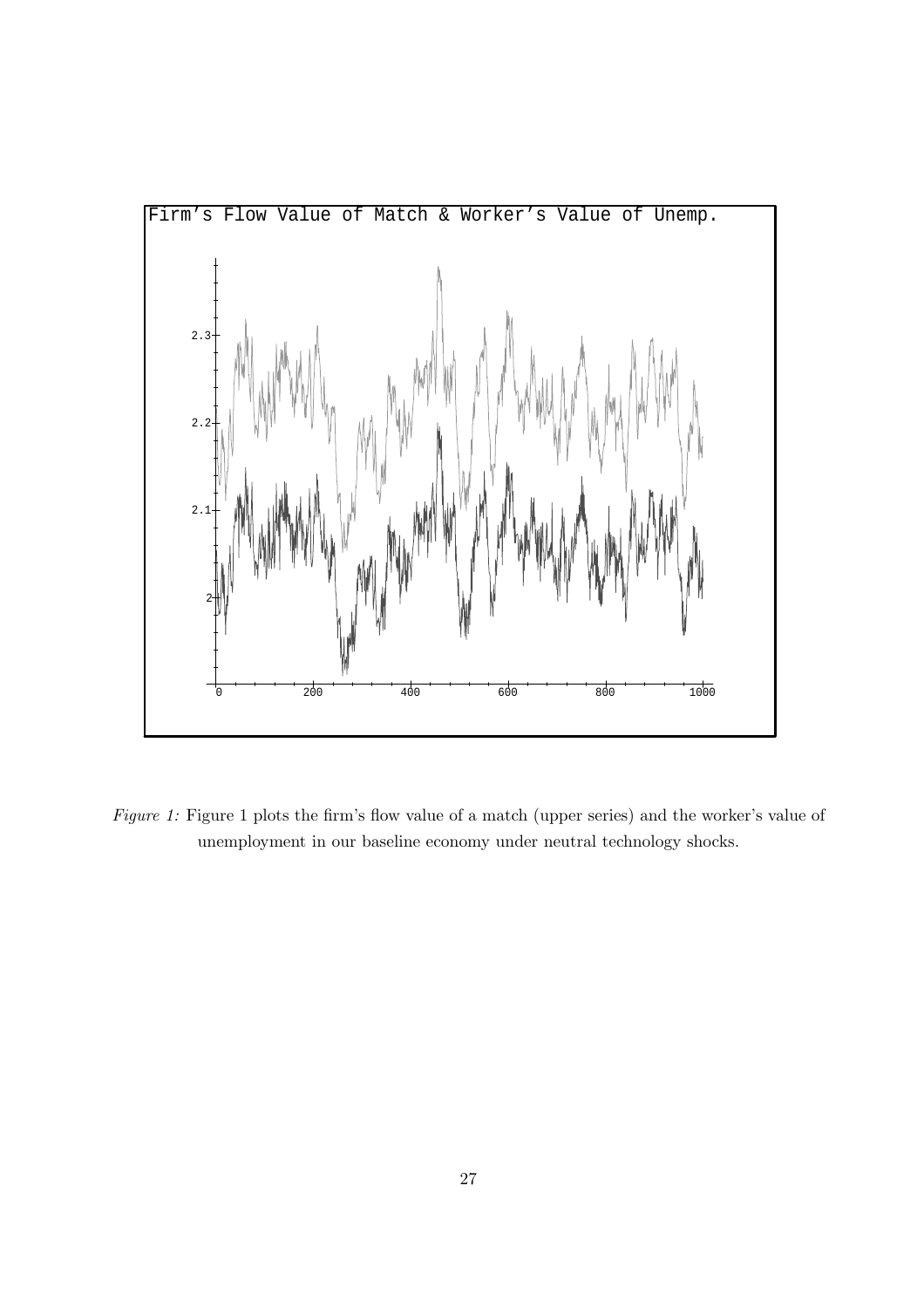

Figure 2: Top chart of Figure 2 plots the response of labor productivity (broken line) to a positive shock to investment-specific technology (solid line). Bottom chart plots the response of investment (solid line) and vacancies (broken line).